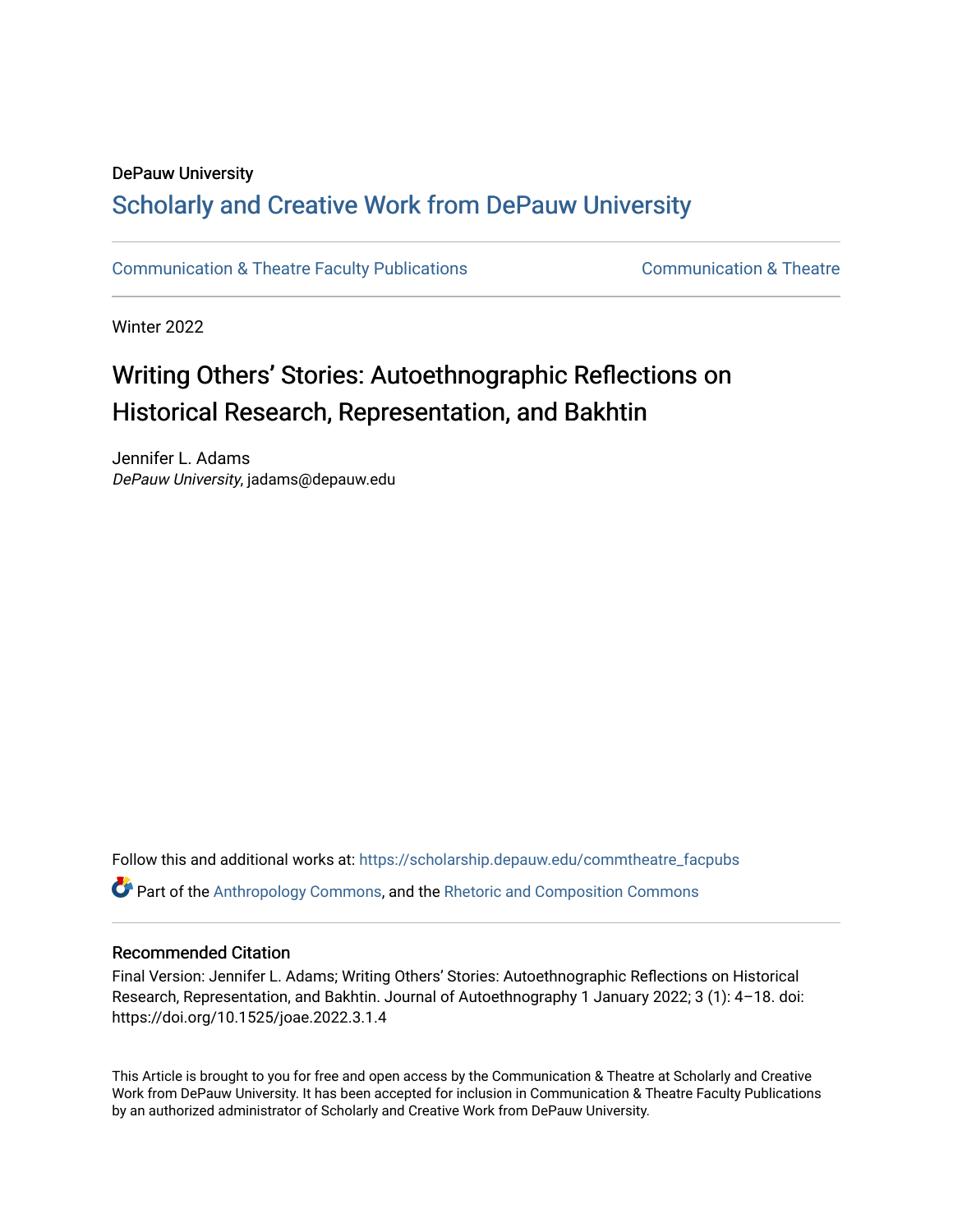# Writing Others' Stories: Autoethnographic Reflections on Historical Research, Representation, and Bahktin Jennifer L. Adams, Ph.D. DePauw University

*As I write this letter I can see the full moon which so fascinated you. Its full face seems to be grinning at me and I think if it had the power of speech it would say – "You darn fool, you are just writing nonsense." Probably that heavenly body doesn't know that when one is so deeply in love with the most wonderful girl in the world one is apt to write or say anything*. -Harold Kurtin, June 30, 1931

\*\*\*

I read these words out-loud as I project them onto a screen for students in my First Year Seminar on Private Communication in the late fall of 2015. The words are written on art deco letterhead in a cursive script the students barely recognize as English. Together, we have read the diaries of Anne Frank, the young girl whose story the world cannot stop reading because of its horrible end. We have read the letters of men who, knowing they would die in battle, bid final farewell to their loves. We have discussed how words carry with them traces of the people whose writings, composed only for themselves or intimate others, find their way to unexpected audiences like us.<sup>1</sup> Yet, until now, my eighteen-year-old audience engaged in distant, theoretical ways. Now, several are crying.

"Do you understand?" I implore them. It's the phrase I use too much in this classroom precisely because I want them to recognize in themselves what Bakhtin calls the "excess of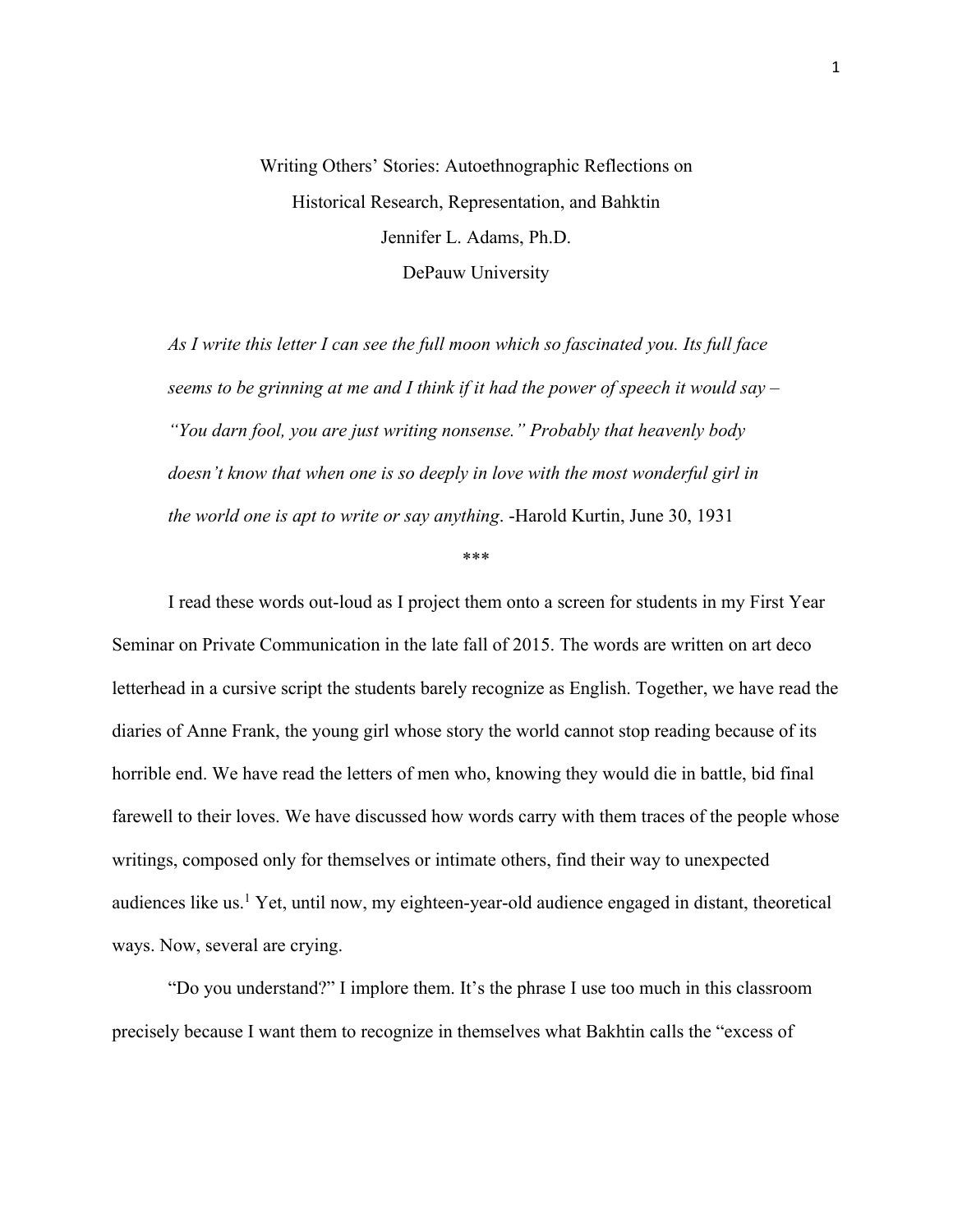seeing" that we have as interlocutors in dialogue with others.<sup>2</sup> I want them to understand the communicative *responsibility* that we have to others in our responses to them.

The first student to respond, Elizabeth, ignores my question. "People need to read these letters, you have to publish them," she says wiping tears from her eyes. "None of us will ever get anything like this now. Boys don't write like that anymore."

These students are not the first to suggest that I pursue publication for the set of personal love letters that I found in the attic of a house I rented in 1998 and that were the subject of my dissertation in 2002. In fact, nearly everyone that I have told about the letters suggests that they would make a great book or movie, and I agree. Unfortunately, I long believed the writers, who later married but are now deceased, had no descendants. That meant that no one could truly give me permission to use the letters in their entirety. Given this, I adhered to the fair-use copyright doctrine for critical use of the letters as research for my dissertation, and then I packed them away, never pursuing any additional publication. Because they are charming and academically valuable, however, I occasionally presented them to select audiences like this class.

"But don't you think they would WANT other people to read their letters?" Elizabeth pushes back. "I think you should try."

I agreed and this is the tale of what happened when I went looking for copyright permission and found myself facing questions about love, ethics, and responsibility. To recreate my academic wrangling about the ethical choices inherent in my project for this essay, I layer autoethnography with theory to explore dialogic challenges related to my qualitative research about individuals from the past. Guided by my readings of Russian literary philosopher Mikhail Bakhtin, I explore issues that have emerged for me as a researcher over the past twenty years as I work with a particular set of found love letters between Lillian (Lil) Friedman and Harold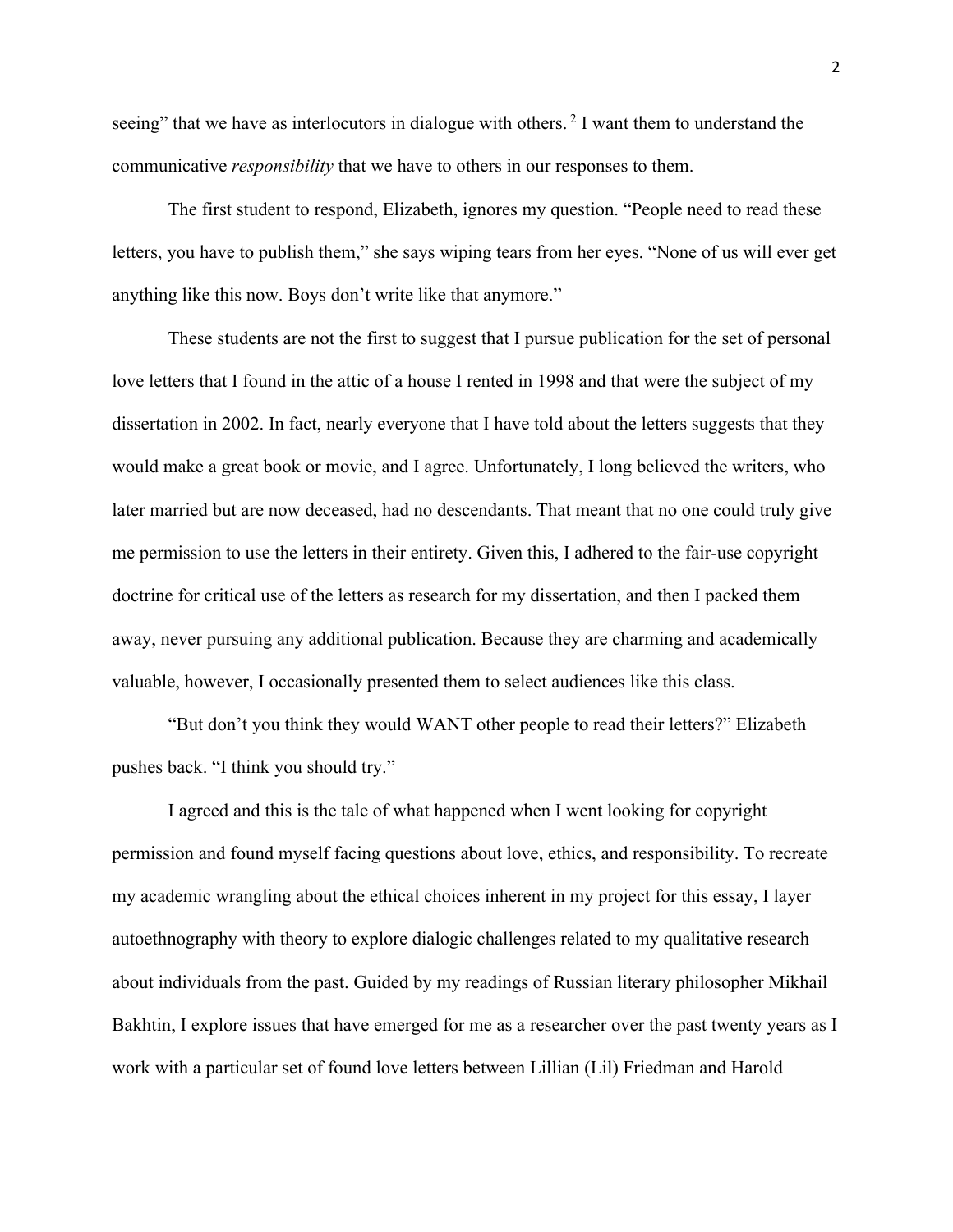(Harry) Kurtin that they wrote in the 1930s. In doing so, I hope elucidate the challenges of representation faced by scholars like me who research the lived experience of everyday people from the past. In order to explore how I resolved my own feelings of insecurity about representing others who have passed, I reveal how I resolved my own uncertainties by applying Bakhtin's literary concepts, including authorial responsibility, heteroglossia, polyphony, and the chronotope, to my reflection process. Knowing that choices of representation are commonly faced by autoethnographers motivated me to write this one myself, to share how I used a favorite writer to reflect on ethical choices in narrative representation. The result is this autoethnographic depiction of ethical reasoning and writing that I hope demonstrates Bakhtin's relevance to the larger project of autoethnography by providing a roadmap for others interested using Bakhtin's literary concepts to reflect on lived experience. This autoethnography blends theory and personal experience to reflect upon the gravity and caution required when conducting personal research about others from the past, especially the deceased. This is a story about how I found a way forward, after many years of insecurities, by writing this autoethnography.

#### \*\*\*\*\*

In August 2018, I sent a letter to a woman named Barbara Kurtin, who I found through internet searches. The letter tells the background of our story:

### *Dear Barbara,*

*I hope that my letter finds you well. I am writing to you because I believe that Lillian (Friedman) and Harold Kurtin were your parents. I have spent years trying to find and contact their descendants, and my research suggests that you might be their daughter … In 1999 when I was a graduate student, I moved into a historic house that had been converted into smaller apartments. The landlord was a new*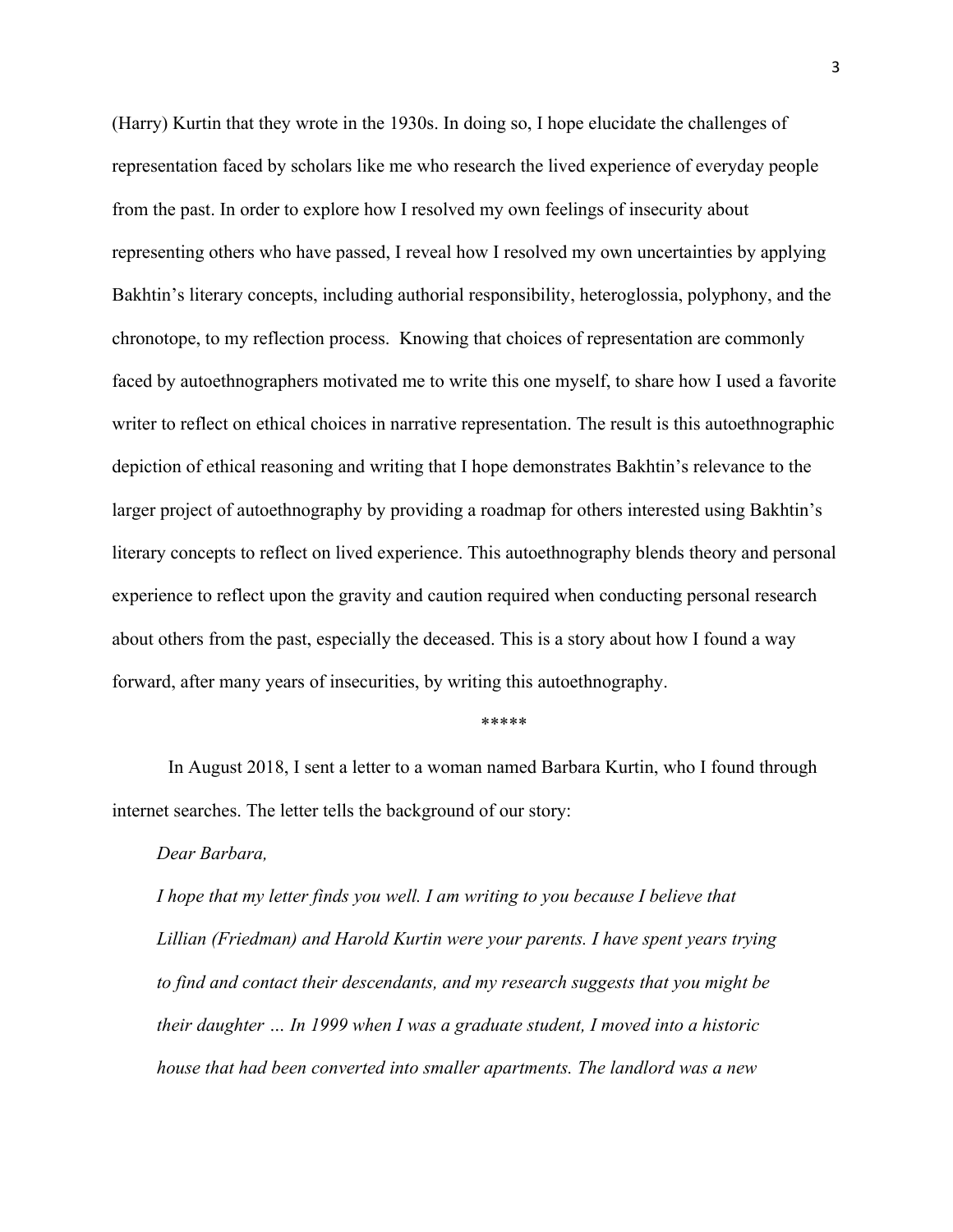*owner of the building, and he had failed to remove the cast-offs from previous tenants in the attic as he had promised when I signed the lease. In order to clear space for camping gear I wanted to store, I asked to remove the contents of the attic myself. Along with years of old magazines and damaged furniture, I found a shipping crate that I could not resist opening. Inside, I found more than 100 envelopes addressed to a woman in the home in which I was living and other letters addressed to a man in New York …I began searching for the letter writers. Although the internet was not as sophisticated with record-searches as it is today, I was able to discover that they had been married, and I also found the date of their deaths in New York. In all the records I had access to, the next of kin information was empty and I had hit a dead-end. Still, I didn't feel that I could throw them away … I began to study letter-writing as a form of communication, and I proposed to study the historic development of relationships through personal letter writing using Lillian and Harold's letters for my dissertation, which I completed in 2002. As the years have passed and I attained tenure and promotion, I began to think more and more about these letters. Technology has improved significantly over these years, and on a whim one afternoon I decided to enter their names into ancestor.com and discovered that Harold and Lillian may have had a child – a person I believe might be you …. If I have reached the right person, I would like to speak with you more about returning the original copies of the letters to you…*

In March 2018, I traveled to Merrill's Inlet, South Carolina to meet Barbara, to give her the letters written by her parents eighty years before, and to acquire her permission to begin publishing from the letters. While exciting, that moment brought with it a flood of challenges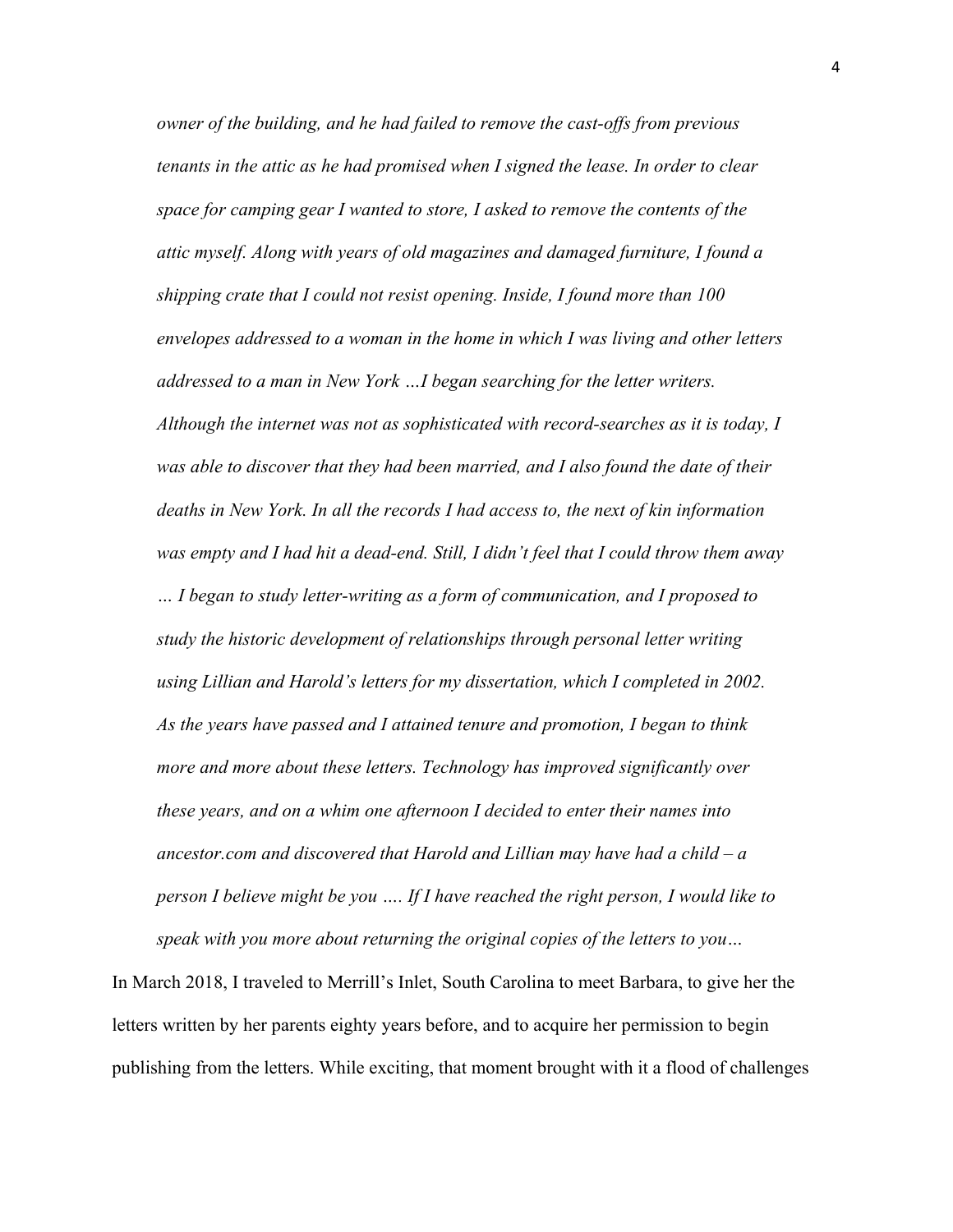about representing the past, both in academic writing and at all. Many of these challenges emerged from my own past and many of them have been with me since I began working with the letters as a graduate student. Some emerged from my own relationship with the pasts of Lil and Harry, and some developed as I became acquainted with their daughter, Barbara.

# Discovering the Past: Apparitions on the Page *"I slept beneath the stars" with the moon, that you saw 1200 miles away, watching over me. Tonight, it will be a full one & again I shall look to it & hope you too see it. Does the moon have any effect on you? I can't say that it alone affects me, yet when it is lovely & the stars are twinkling in a dark sky & all is quiet, I love it. In fact, I can't see how anyone could help being favorable to such a beautiful sight. Lillian Friedman, June 27, 1931*

\*\*\*\*\*

Barbara Kurtin and I sat in her living room on the couch, sorting through the binders of letters, photos, and other ephemera that I brought with me to give to her. The early spring day was sunny and warm, and light flooded into the many windows of Barbara's home near the shore. Barbara's husband, Ronnie, died of cancer about sixth months earlier and she shared with me that she received my correspondence about her parents' letters within a day of his passing. I heard from her a few months after his death, once she felt ready for the emotional impact that reading these letters might have on her. "I feel like I have my parents back at a time when I need them most," she said, as we sat together in March 2018.

My husband Chad joined me on the trip, and soon Barbara's brother-in-law Steven joined us as well, and we spent most of two days together, sharing meals and stories about Lillian and Harold Kurtin and ourselves. Whereas Barbara provided me with answers to questions I longed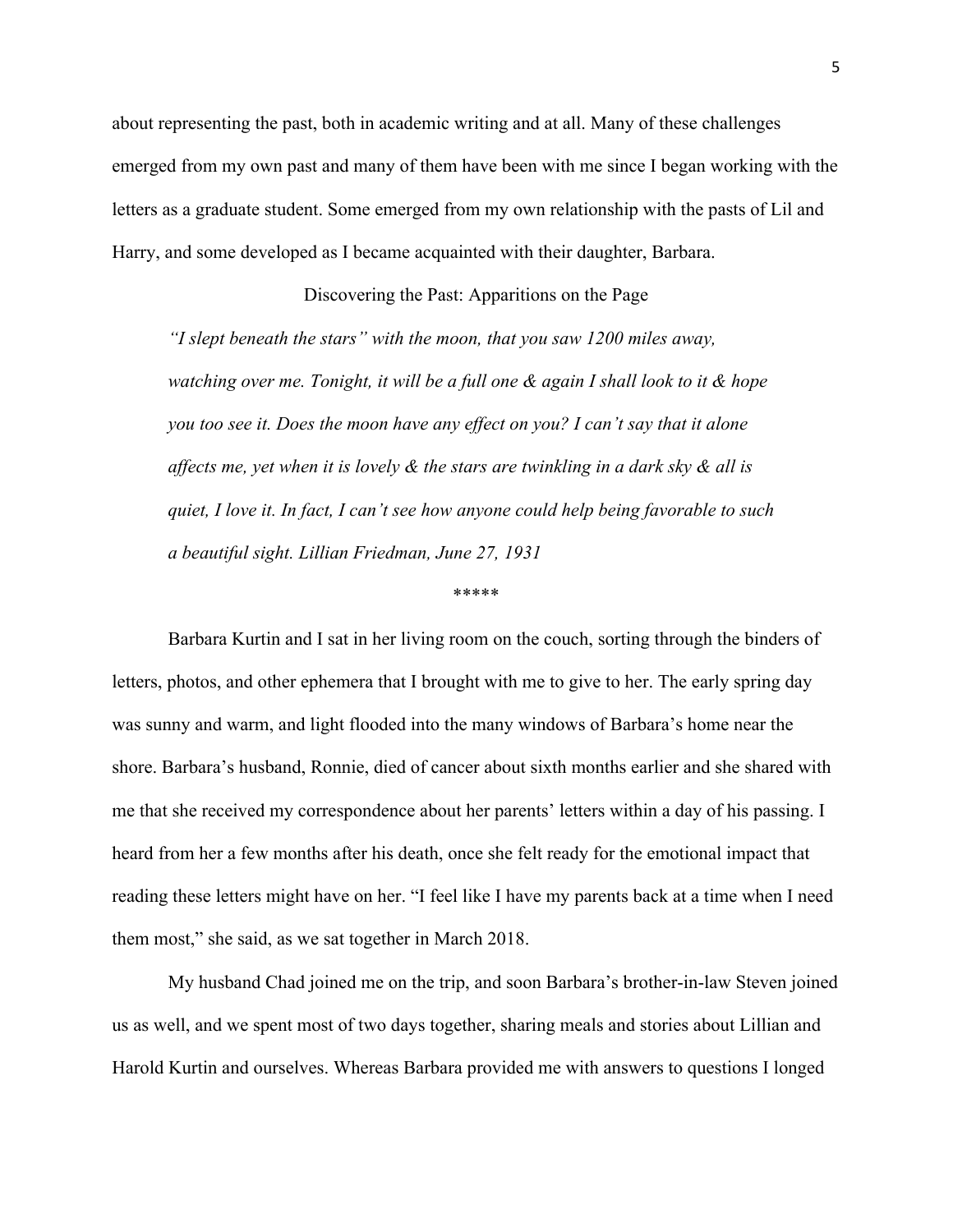to know about Lil and Harry's life after the letters ceased, I shared with her details of her parents' young lives that were unknown to her. Our conversations continued for hours at a time until we both would lean back, and say to each other, "I can't believe you are real."

I learned about their lives after college, about how Harry had never used the pharmacy degree he earned at Purdue, but instead ran a very successful wool rag business in the Bronx that had eventually financed their lives in Great Neck, New York. Barbara described how theirs was the first family to install and in-ground swimming pool in their affluent neighborhood, and I showed Barbara essays written by Lillian for her Home Economics classes at Purdue about home innovation and development. We laughed at how she hadn't changed. We cried a little too, especially when she told me about the deaths of her parents. Lillian had been bedridden for weeks, and when she became worse the family called for an ambulance. In his car, Harry and Barbara followed the paramedics. Barbara described Harry repeating over and over, "I cannot live without her." Lillian died that afternoon, and Harry died six months later in his sleep. Barbara confirmed what I imagined years earlier when I first found their names in the Social Security Death Index: Harry died of a broken heart.

### \*\*\*\*\*

How can I fairly and authentically represent these others?<sup>3</sup> I know them as vibrant young people only beginning their lives together, but while their letters sat in that trunk over the decades, warehousing representations of their youth, Lil and Harry married, adopted children, lived full and by all accounts fulfilling lives, and died. Furthermore, what right do I have to make public words that were written in absolute privacy between two utter strangers forty years before my existence?4 And yet, now that I have found and read them, how could I do nothing and return them to darkness?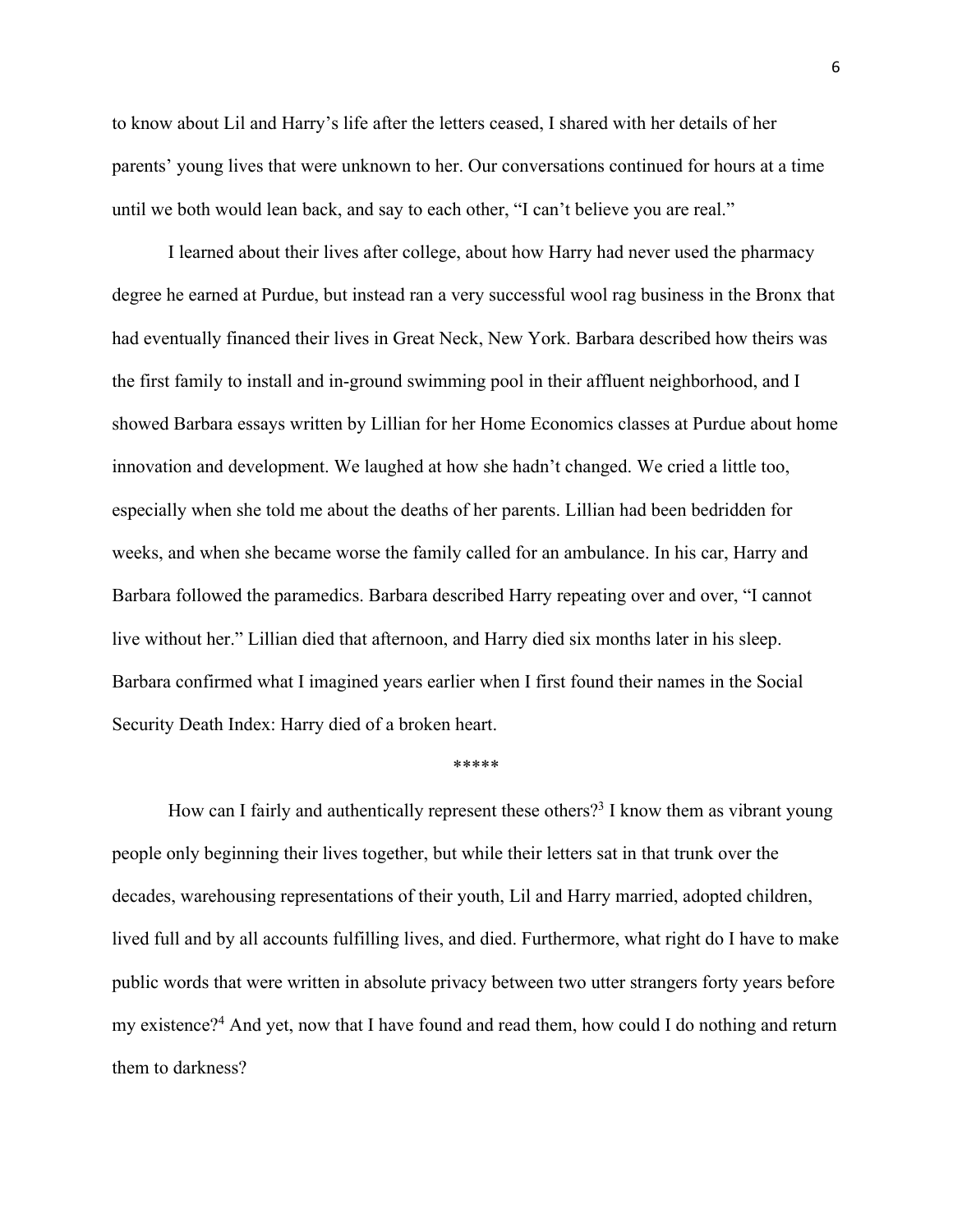Whenever I feel lost, I often turn to writers who most influenced me. When I was I graduate school, my mentor encouraged my affinity for the literary critic M.M. Bakhtin, and although Bakhtin is not unique in his claims about dialogue and literature, he is a theorist who changed the way I lived my life and engaged my work. So, to reflect upon these questions for myself, I turned to Bakhtin's essay, "Author and Hero in Aesthetic Activity," a treatise on the aesthetic and ethical work of authoring characters in a novel that is interpreted by contemporary scholars as both literary theory and social or communicative anthropology.<sup>5</sup>

Bakhtin's lifelong project was to develop a theory of dialogism, and as a literary critic, he identified the novel as the ideal form of representation in a dialogical world throughout his many essays. In "Author and Hero in Aesthetic Activity," Bakhtin explores the relationship between authors and the people they construct, explicating the dialogic means through which selves are "consummated" by others. Novels are written by authors who populate them with protagonists, or in Bakhtin's terms, "heroes," who interact in unlimited ways with other characters in various times and locations. According to Bakhtin, heroes appear in novels as people driven by personal goals and directives in their own lives that bring them into contact with others in limitless possible worlds. A hero does not encounter these others as fully articulated human beings but as objects with which she or he interacts. Heroes have no ability to reflect upon why they make the choices they do, but instead experience motivation only from the "imminent necessity of the hero's own object-directed life."<sup>6</sup> Heroes rely upon authors to create a sense of purpose or wholeness for them, which authors can do because they can see the hero from an outside perspective, giving them a "surplus of seeing" into hero's lives.

Communication scholar William K. Rawlins applies these concepts to real life, arguing that we can interpret Bakhtin as writing about our real lived experience, considering selves and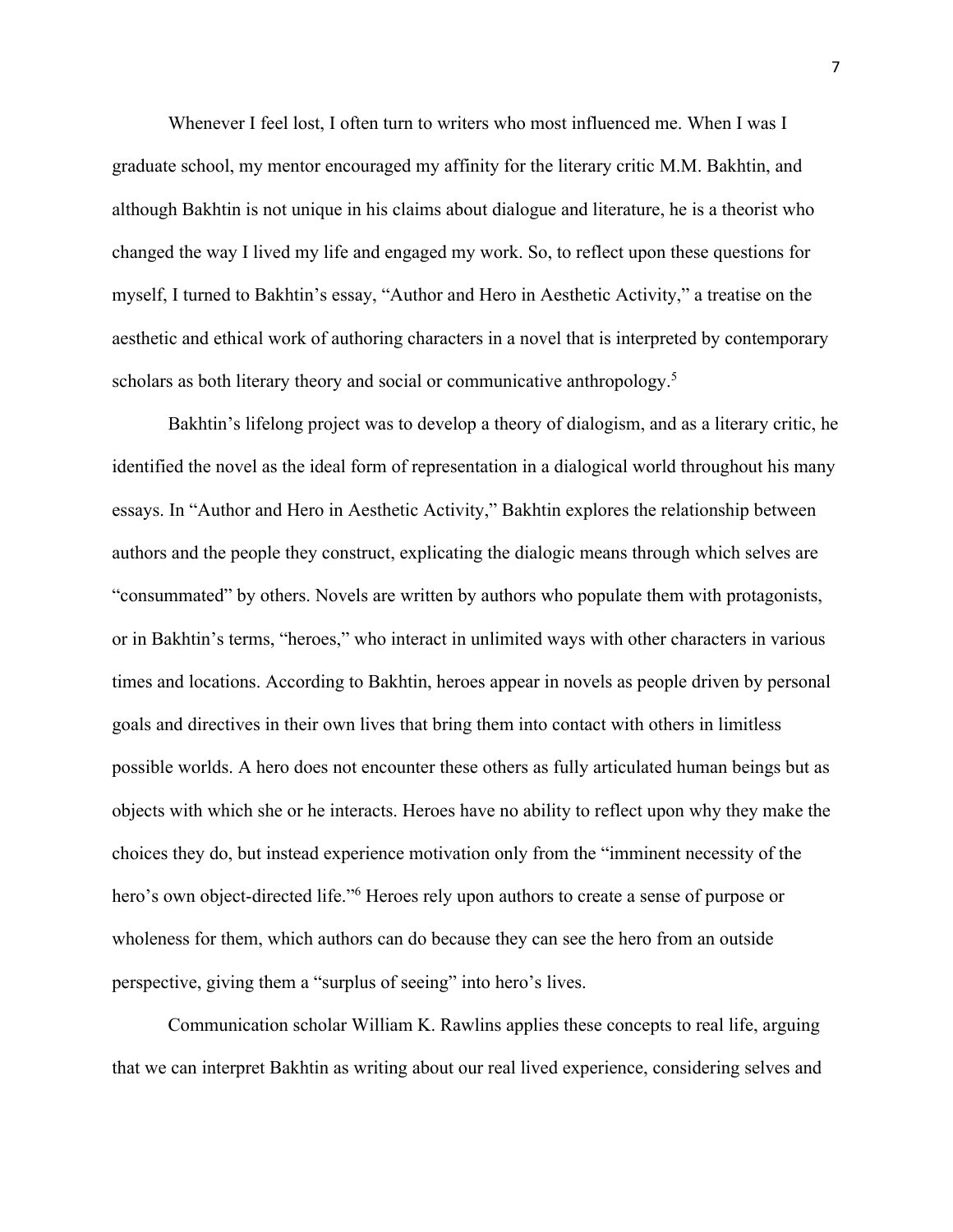our relations with others as "heroes of our own lives."7 In Rawlins' reading, others are akin to authors, who we all need to help us give meaning to our experiences. As Rawlins explains, meaning "arises with others who gift us fullness, completion, and integration within a world. We require others to realize the value of our own embodied existence as human beings."8 From this view, we require others to experience our world with us and to give meaning to those experiences. Rawlins spotlights Bakhtin's idea that "Only others have the capacity to observe and consummate from outside our internally generated directedness to meaning and our doings in the world."9 Read in this way, others (authors) have a dialogical responsibility to heroes (selves). We are all authors and we are all heroes.

As a researcher investigating the lived experience of real historical others, applying Bakhtin's concepts of author and hero became useful in helping me answer *how* I should represent Lil and Harry in my writings about them. It also made me reflect upon what ethical *right* I have to write about them. To that, Bakhtin reminds me that people are always reliant upon others to know the story of their lives as a whole:

The whole of my life has no validity within the axiological context of my own lived life. My birth, my axiological abiding in the world, and, finally, my death are events that occur neither in me nor for me. The emotional weight of my own life taken as a whole does not exist for me myself.<sup>10</sup>

To *not* write about what I have learned about the unique and once-occurring lives of Lillian Friedman and Harold Kurtin by reading their letters denies them the "sympathetic understanding" that Bakhtin suggests is what we owe others simply *because it is what we hope for ourselves*. By sympathetic understanding, Bakhtin means to "lovingly contemplate" the other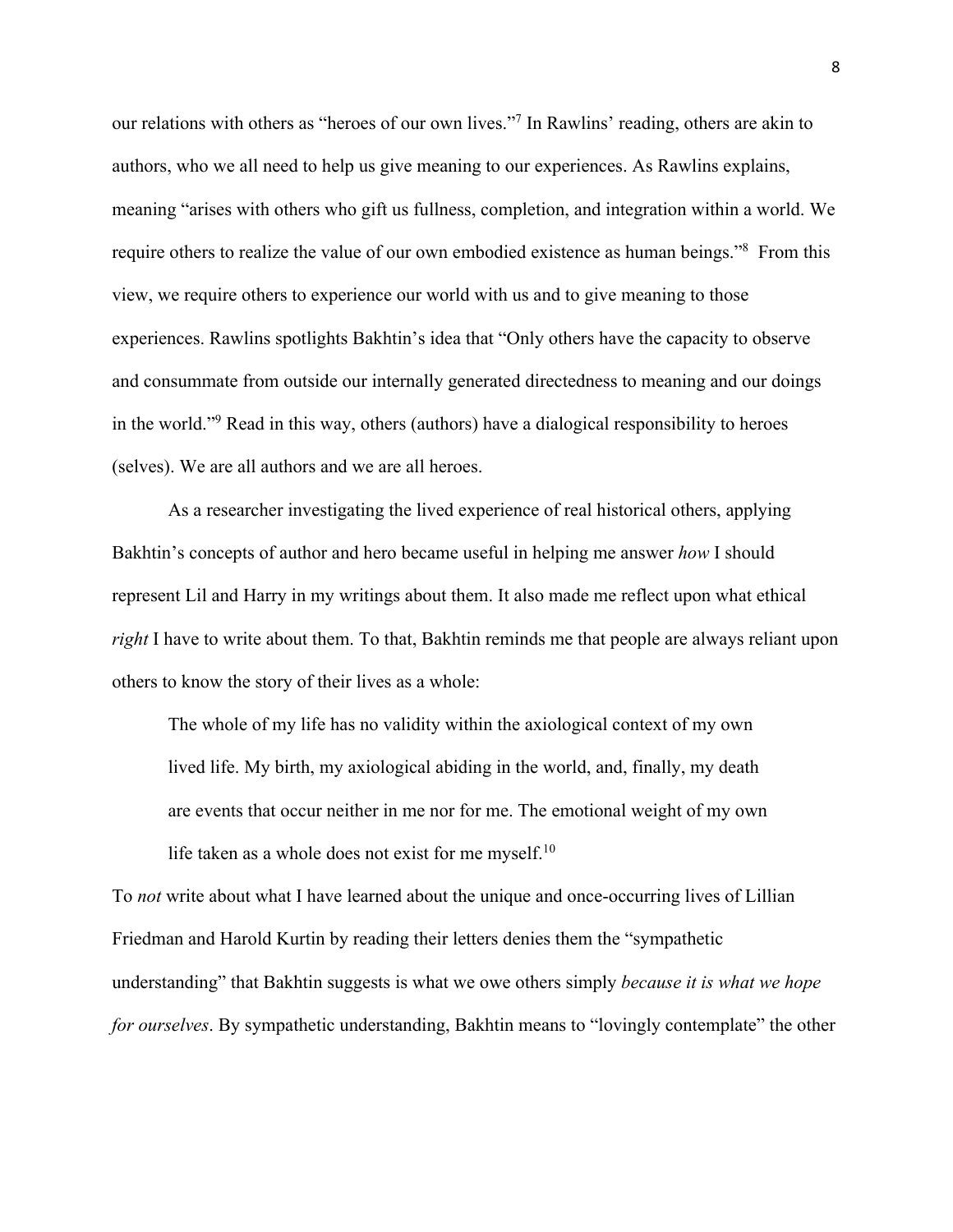as "a particular realization of meaning in being, an individual realization and embodiment of meaning."<sup>11</sup>

We are reliant on others for our own aesthetic consummation. Bakhtin explains, "I am not capable of experiencing the emotionally consolidated time that encompasses me, just as I am not capable of experiences in the space that encompasses me."12 Only the other can do this. The Lil and Harry of the letters have an inner life and I exist only along its periphery. I am able to interpret their lives as a completed whole in a way that is different from their own and that was in fact never possible for them. Through this lens, I began to see writing about Lil and Harry as an ethical responsibility I have been called to answer. I know that my representations of them reveals only my own specific and unique dialogue with them, grounded in my own unique and limited perspective in space and time. I came to believe there is no absolutely authentic way to represent others, but instead the goal should be to do so only with sincere sympathetic understanding for others.

This is not to say that I stopped worrying about how to represent Lil and Harry in my writing. Instead, I began writing this autoethnographic "confessional tale" that reveals the "backstage research endeavors" of my reflective, theoretical work with their letters.13 I also read the work of others who had done the same because, as Plummer argues, "we need stories and narratives of research ethics to help fashion our own research lives."<sup>14</sup> I learned that Christopher Poulos struggled with representing family secrets and memories in his work, but guardedly resolved those concerns by identifying "relational research ethics" as central to choices he makes when writing about others, such that "[authorial choices are], in part, conscience-driven responses born of my dynamic, caring relations with the particular humans in these stories. I do not wish to hurt them."15 I also learned how Carolyn Ellis endeavored to represent her southern,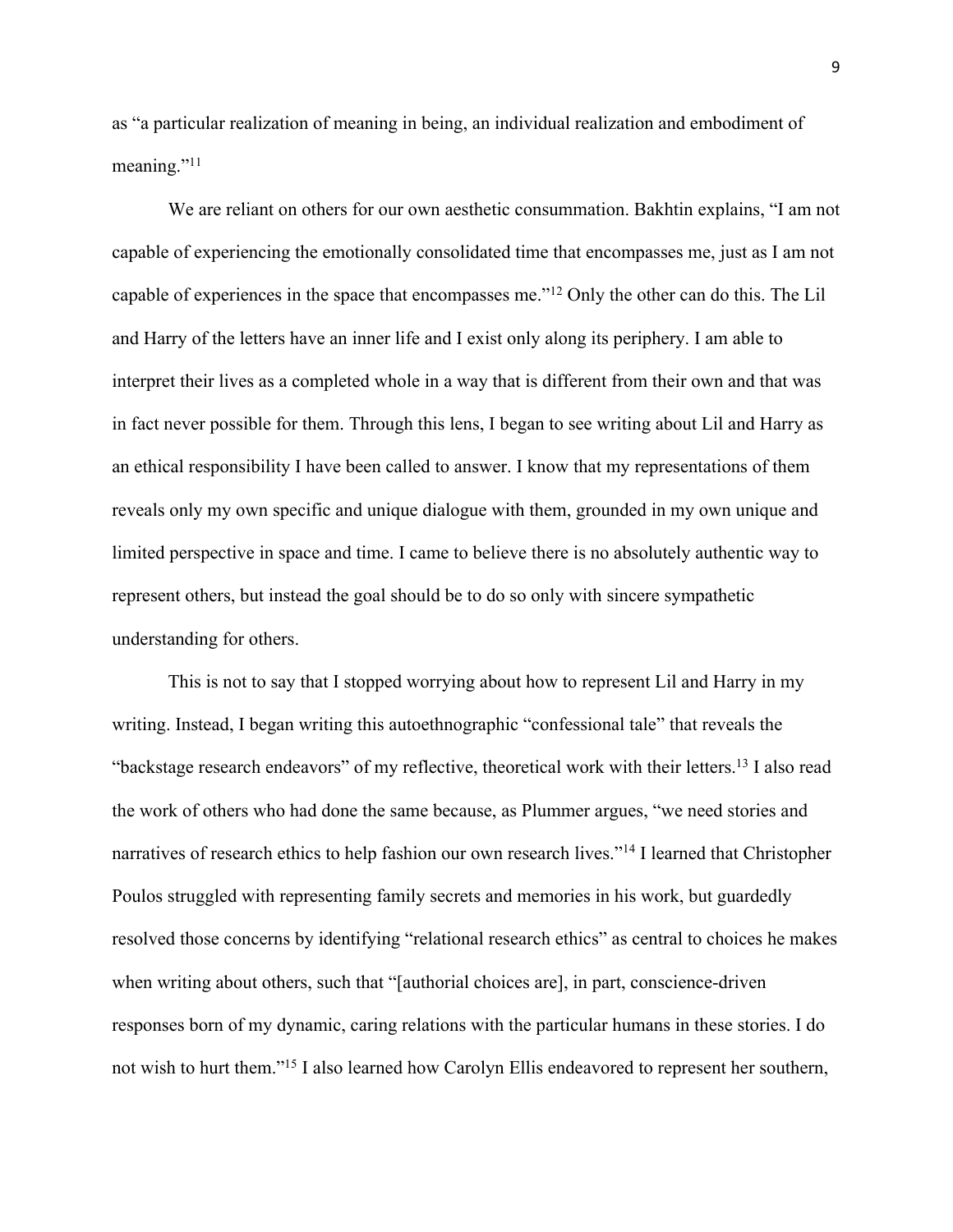rural neighbors well in her writing and worked through that challenge through "dialogic conversations" she had with herself and shared through publication with other writers to "reveal the vulnerable process [she] went through" rather than to resolve the challenges entirely.<sup>16</sup> Like these others, I merely offer my story as one way of negotiating the representation of historic others in this autoethnography using Bakhtinian theory.

## Being in the Present: Shadows of Voices

*As I write this letter I keep glancing up at your pictures. It seems as though I am writing to you just you. Lil my letters are merely the thoughts which come into my head placed on paper. I never stop to re-read what I write. This method may have its faults, but you may be sure that I mean every word I write. Yes honey, there are no detours – everything is straight from the heart.* Harold Kurtin, June 22, 1931

### \*\*\*

Another challenge of representing the other that I have discovered in working with the letters of Lil and Harry focuses specifically on how I can fairly and authentically represent their voice(s). As a researcher of historical lived experience, how do I narrate the voice of the other(s)? What stylistic choices will I make as an author in presenting the voices of others, and what significance do these choices have for how they are interpreted by readers?<sup>17</sup> My work deals with a completed dialogue in letters between two individuals at a specific point in their lives. Furthermore, these letters are romantic and intensely personal, meaning that they never intended for another person to read, much less interrupt their chronological flow or theorize about particular passages. I fear that by offering academic analysis of the letters, I alter their narrative integrity because I was a never-intended voyeur of these letters. Yet, the writers of the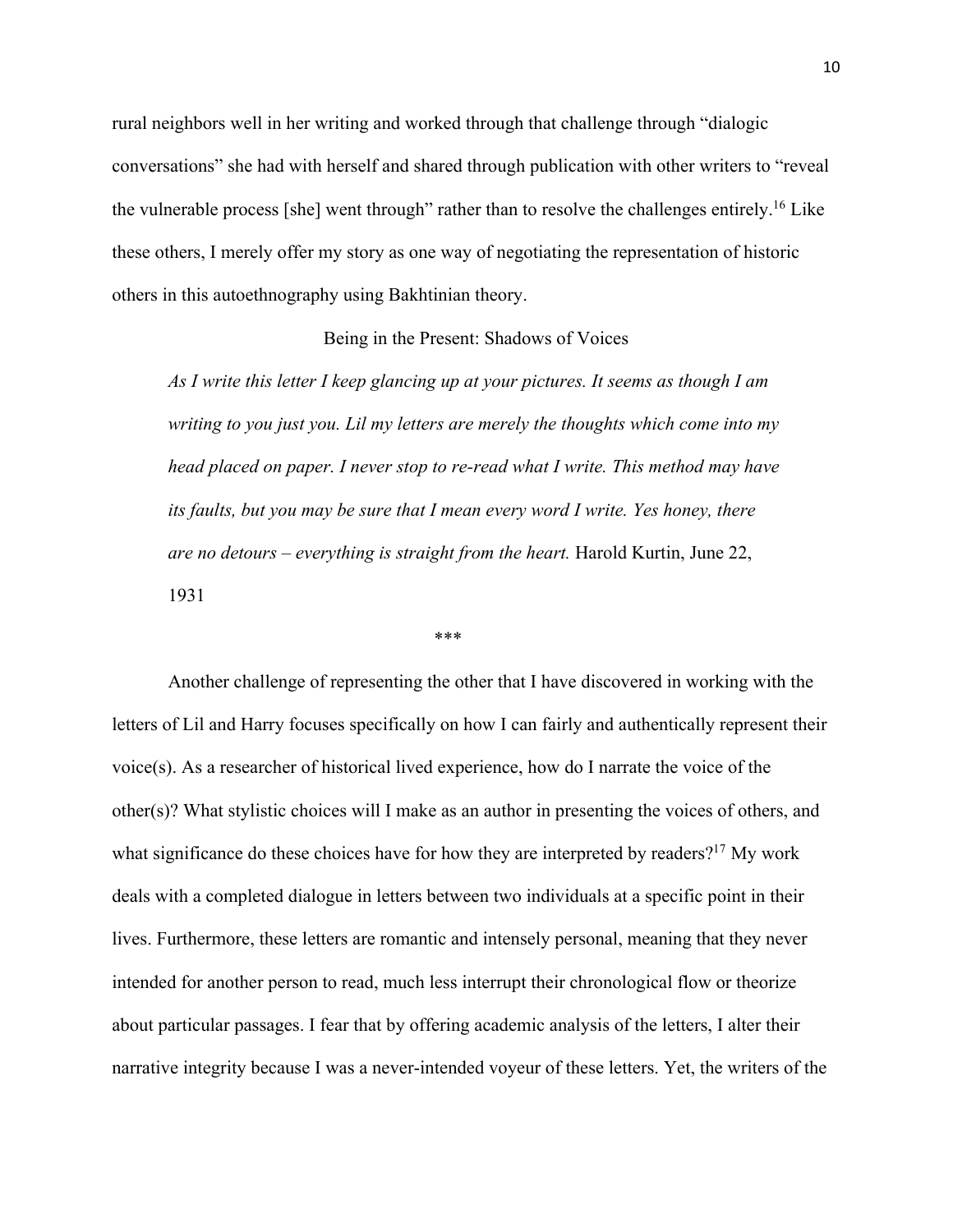letters preserved them so carefully, tucking the pages back into postmarked envelopes and collecting them together for posterity. Did that suggest that they wanted their letters to be read by others? The fact that the letters are eloquent and historically interesting only adds to their appeal as objects of academic study. How can I share their words as a complete, holistic story with a modern audience while still contributing to communication research? How does my voice "fit" with theirs? To address these challenges, I turn to another essay by Bakhtin, "Discourse in the Novel" to introduce his concepts of heteroglossia and polyphony.

To explain dialogue as an intense and radical human encounter in the lives of others, Bakhtin contrasts novels as a literary form with traditional poetry or epic storytelling, arguing that novels feature no singular, authoritative voice as the other forms do. Instead, novels feature heteroglossia, which for Bakhtin means "languages of various periods of socio-ideological life [that] cohabit with one another."<sup>18</sup> Novels, like life, feature multiple voices and multiple languages that swirl together through time. By "multiple languages," Bakhtin means not only different spoken tongues but also the "languages and inherent ideologies of our profession, the language and the inherent ideologies of our age group, of the decade, of our social class, geographical region, family, circle of friends, etc."19

As Bakhtin writes,

At any given moment of its historical existence, language is heteroglot from top to bottom: it represents the co-existence of socio-ideological contradictions between the present and the past, between differing epochs of the past, between different socioideological groups in the present, between tendencies, schools, circles and so forth, all given a bodily form.20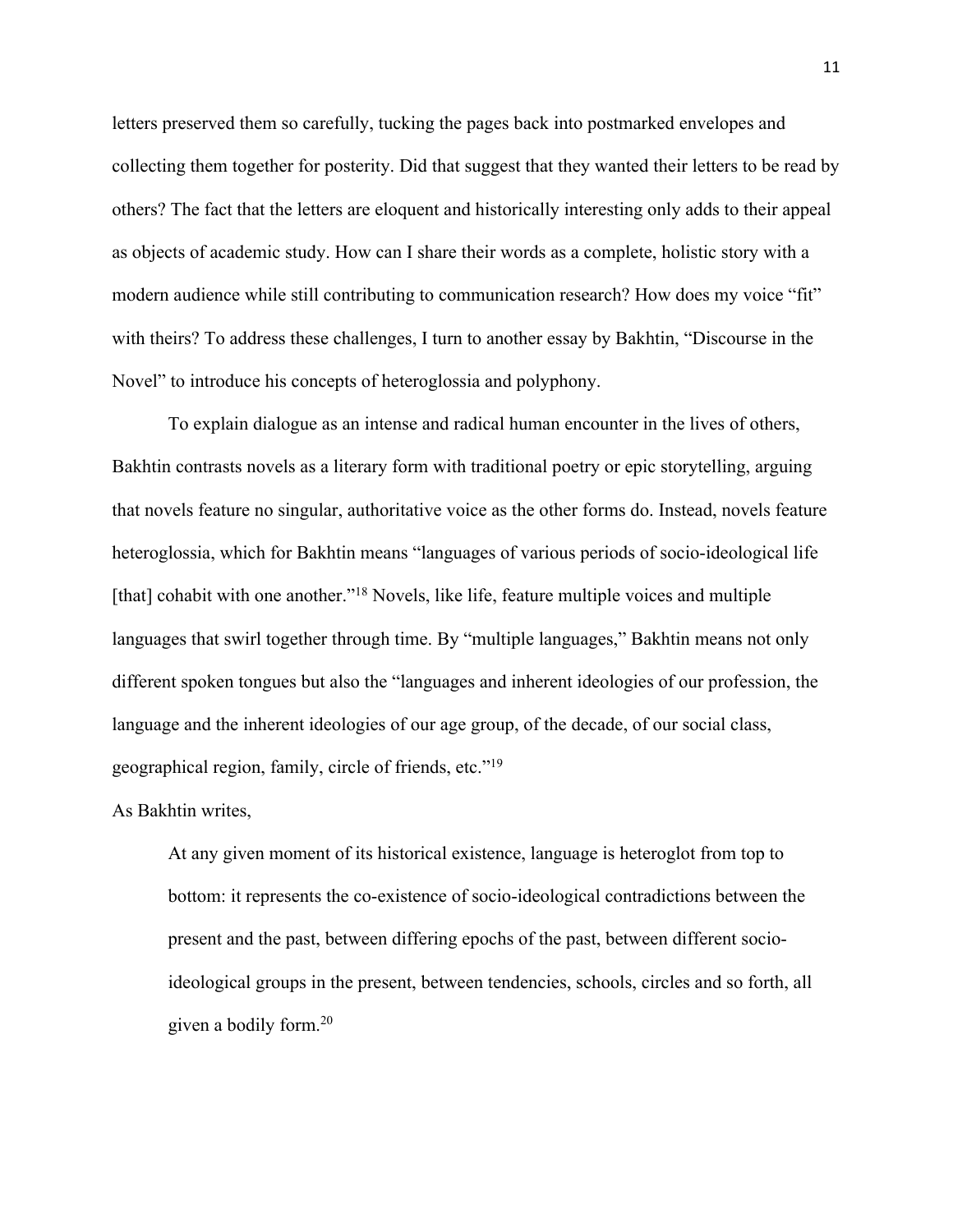Bakhtin's concept of heteroglossia radicalizes dialogue because it infuses every aspect of human experience. Using language is itself a dialogic act even as individual persons all retain their unique perspective of the world because all words are dialogic, carrying connotations of others' use. Words, and languages, are drenched with the social factors of their situatedness while simultaneously in dialogue with all that came before.

The concept of heteroglossia can be useful in reflecting on my concern of how I represent the words of others in historic research. If we quote primary documents, historical researchers become narrators of others' voices, who as decedents lack the agency to communicate for themselves. The speech of a narrator, Bakhtin reminds us, "is always another's speech . . . in another's language." 21 Because words are dialogic, they are never our own such that "[e]ach word tastes of the context and contexts in which it has lived its socially charged life; all words and forms are populated by intentions."22 Bakhtin helps us recognize that researchers, as narrators, are writing for others when they mediate the voices of others. A complete unification of others' voices with mine is never even possible even if I quote from my research data, which is an academic necessity in research reporting. Once I quote others, their socio-ideologically stratified words join my own in a heteroglot literary form similar to the novel.

Using the specific words and language of historical others in research writing by quoting or paraphrasing their once-occurring utterances directly is also illustrative of what Bakhtin calls polyphony, a concept related to heteroglossia but that entomologically spotlights voice. Polyphony is literally multiple voicedness in discourse, "the capacity of my utterance to embody someone else's' utterance even while it is mine, which there by creates a dialogic relationship between two voice."23 In an essay called "The Problems of Dostoevsky's Poetics," Bakhtin analyzes s novels as the illustrative example of polyphony, and argues that, "What unfolds in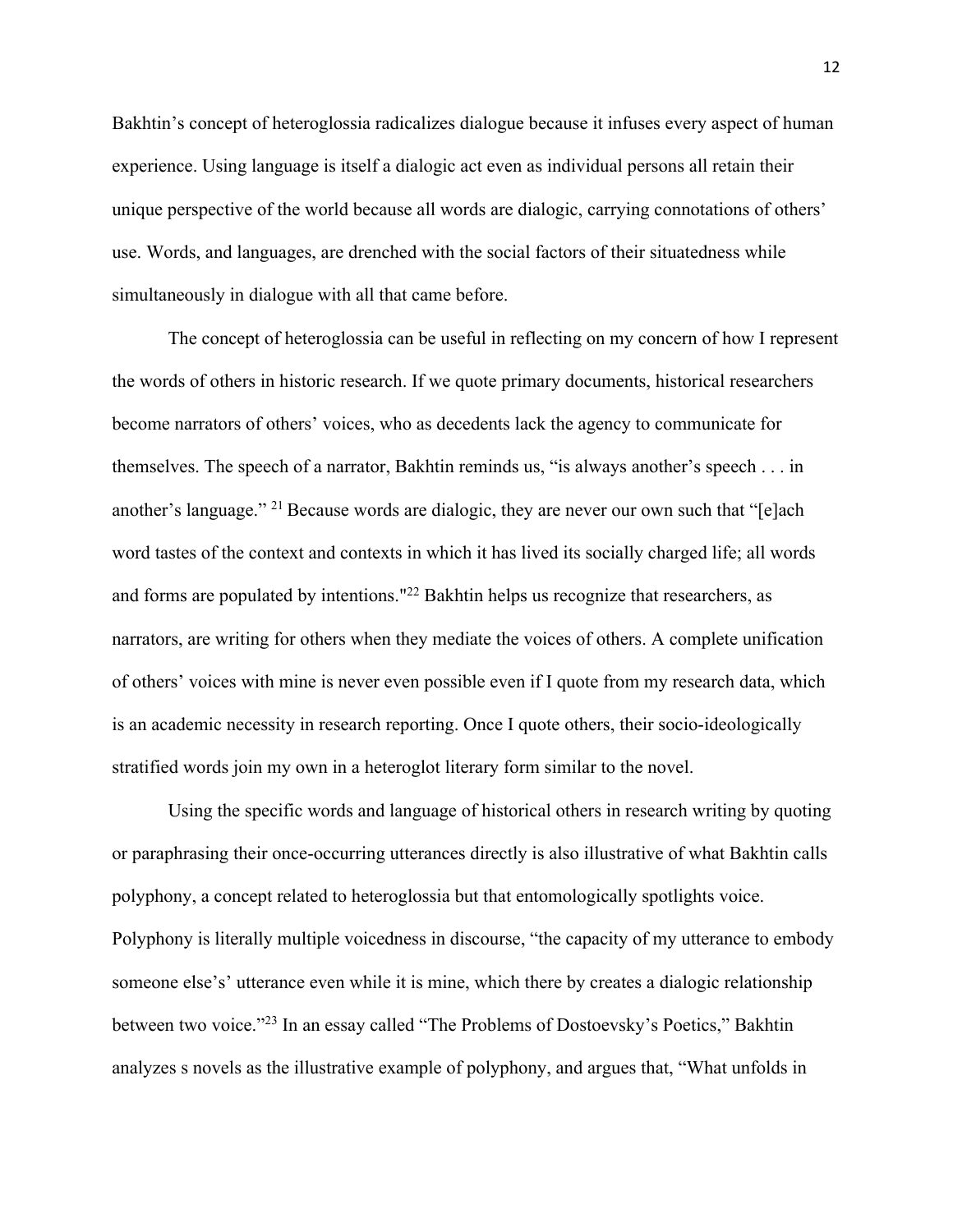{Dostoevsky's] works is not a multitude of characters and fates in a single objective world, illuminated by a single authorial consciousness; rather a plurality of consciousnesses, with equal rights and each with its own world, combine but are not merged in the unity of the event."<sup>24</sup> This means the author exists alongside the characters in the novel, and the characters are "not only objects of authorial discourse but also subjects of their own directly signifying discourse."25 In the polyphonic novel, Bakhtin argues, characters are "free people, capable of standing alongside their creator, capable of not agreeing with him and even of rebelling against him."26 If Bakhtin suggests that within the context of the novel, authors and characters are equals dependent upon each other, I wondered if that could also be true in research writing about historical others.

How can historical researchers achieve this dialogic equality with the historical actors they study? Perhaps by representing historic others as Dostoevsky stylistic represents his characters. As Bakhtin explains,

In [Dostoevsky's] works a hero appears whose voice is constructed exactly like the voice of the author himself ... A character's word about himself and his world is just as fully weighted as the author's word usually is; it is not subordinate to the character's objectified image as merely one of his characteristics, nor does it serve as a mouthpiece for the author's voice. It possesses extraordinary independence in the structure of the work; it sounds, as it were, alongside the author's word and in a special way combines both with it and with the full and equally valid voices of other characters.27

Achieving this in academic writing about decedent actors necessarily requires a rejection of the objectivity and authority that is often expected in academic writing. The dialogic turn is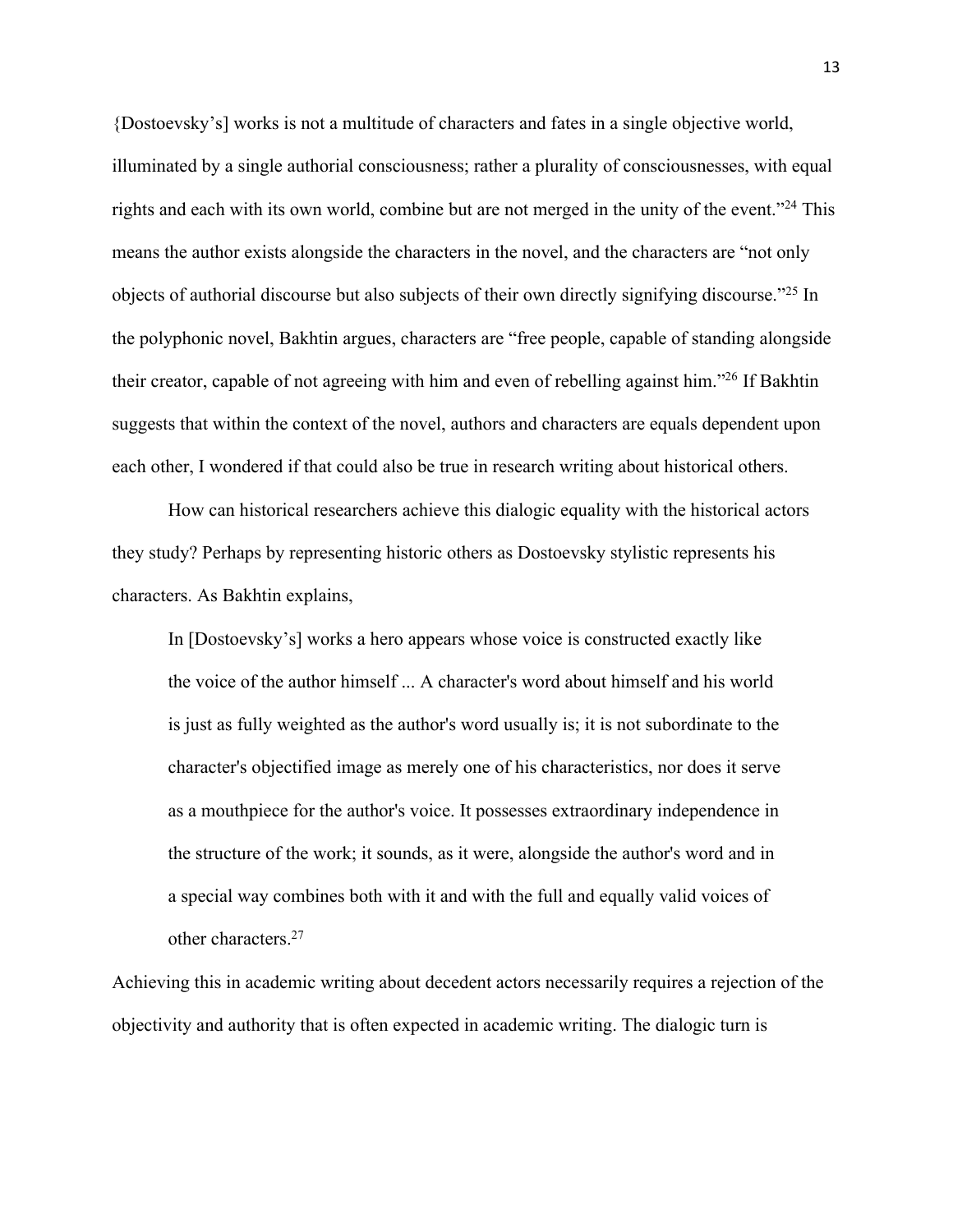necessary to fully integrate historic others in our moment, allowing them to speak *with* us despite our own radically unique position over and against them in time and space.

There is a growing body of autoethnographers who use the conventions of narrative, fiction, and poetry to write their own real stories, 28 and these scholars provided me with a roadmap for writing a book about Lil and Harry's letters. My favorite example of this trend in autoethnography is Carolyn Ellis's book, *The Ethnographic I: A Methodological Novel About Autoethnography. <sup>29</sup>* In this ambitious text, Ellis provides readers with a methodological guide for doing autoethnography written in the form of an engaging story, complete with fictional characters. After reading it, I was intrigued to find a review by Mary McGuire who uses Bakhtin to theorize Ellis's work in a way Ellis does not explicitly do herself, suggesting that autoethnographies are fundamentally dialogic, and that "A dialogic view of authoring entails being responsive to the voices of others and a necessary double-voicing in re-authoring the self and others. Double-voicing refers to utterances that may be attributable to two speakers at once."30 This explicit connection between Bakhtin's ideas and autoethnographies I admired reinforced the ideological connections between the two and remind me of my own role in the construction of the other, always.

### Imaging a Future: Chonotopic Encounters

*Harry, dear, do you know what I want to do sometimes? Please don't be shocked, but I'd like to be in my P'J's sometime with you while you are in yours, have the lights turned low & listen to some orchestra that we both liked. Perhaps unexpectedly, you would kiss me. How nice that would be? Tell me what you think of it? . . . I can just picture ourselves. You would be in a large chair, smoking a pipe while I should sit at your knees resting my head on your knee, you would*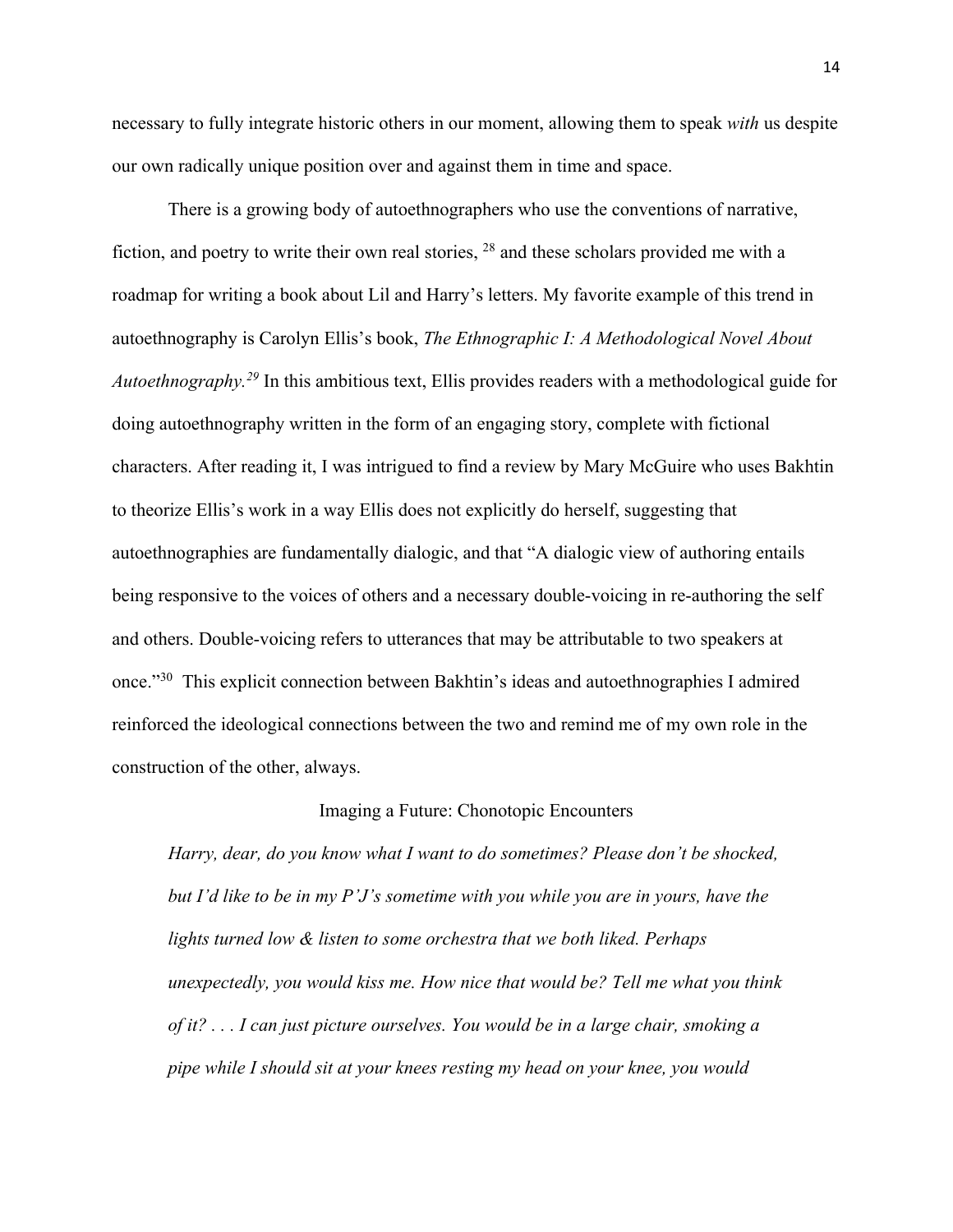*stroke my hair, all would be in silence, except for the throbbing of some saxophone or violin. Maybe someone would sing to us. Oh, how I should love it.*  -Lillian Friedman, July 9, 1931

### \*\*\*\*\*

Those of us who research historic others regularly find ourselves exploring times and places that are not our own. Time as a linear construction moves from the past into the future, with different epochs marked by significant events or the passing of human generations. The history of humankind is generally told and understood as a constant march of progress as people understand more and more about their environs and devise technologies for coping with life's challenges. We believe that people today have more knowledge and understanding about everything than people had in the past, and so we necessarily view the past through a lens of superiority that distorts the actions and words of historic others. This provides a challenge for historic researchers who take a dialogic turn in their writing. How can I represent the past fairly and with respect? This challenge is clearly represented by the passage from Lillian's letter that I excerpted at the beginning of this section. Since the time when Harry and Lil have fallen in love, the cultural values guiding love and courting rituals among college students has changed significantly. Sexuality can be expressed in the United States in ways it simply could not in the 1930s, and while we might debate the resultant consequences, we must agree that cultural value will necessarily impact my interpretation of this passage. I'm encouraged to see the way that Lil and Harry expressed their growing love as charming and even naïve, which may not be the way their letters felt to them.

Since the 1930s, other cultural values have changed as well as the topics discussed by Lil and Harry become the past. The impact of the Great Depression faded, the role of women in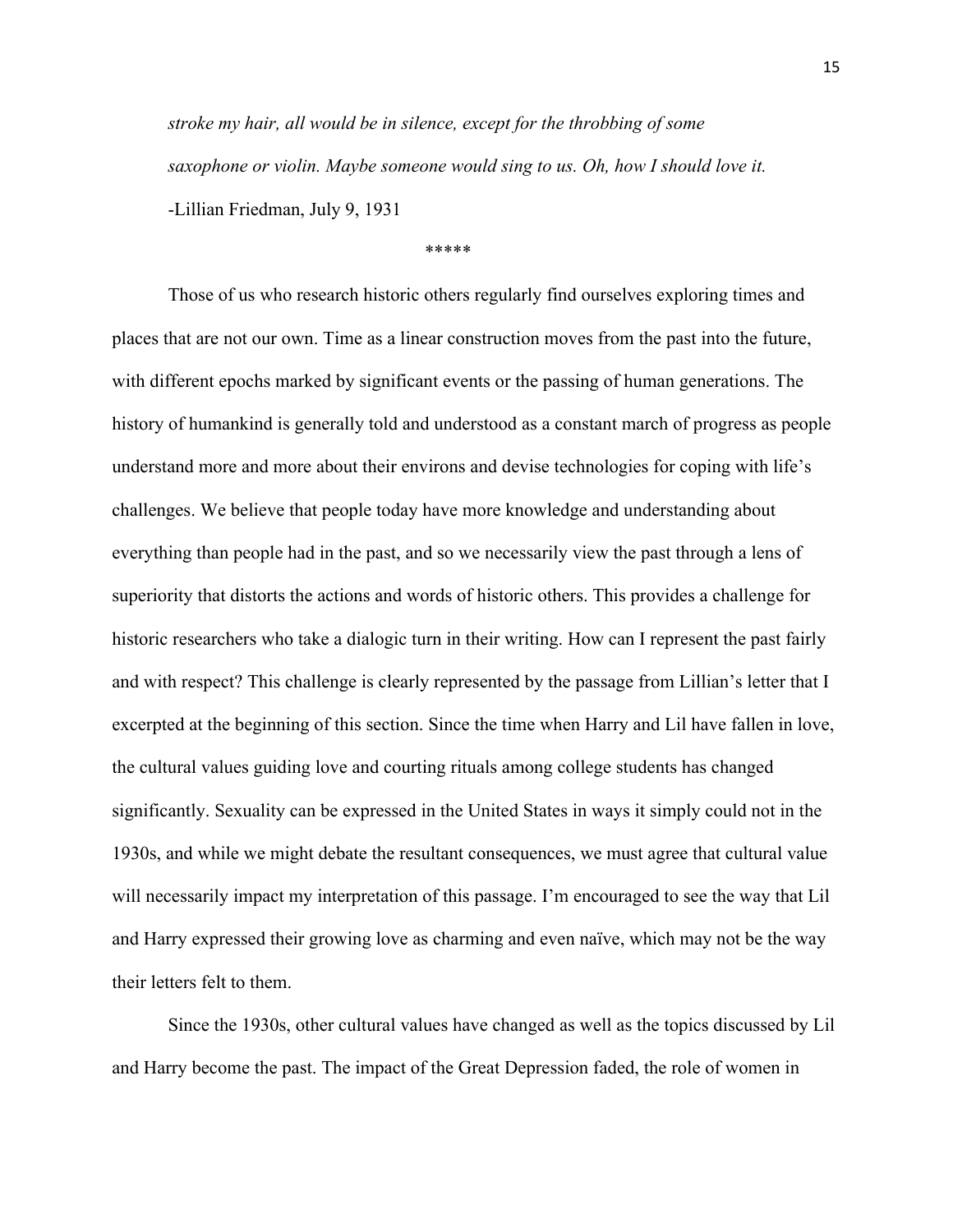professional life changed, and same sex marriage and abortion became recognized as Constitutional rights in the United States. Lil and Harry were writing from their own unique positions as young, middle class, white Jewish college students in the 1930s, and sometimes they voice opinions that are ideologically problematic to me from my own unique position as a white cis-female middle-aged liberal arts college professor in the early decades of the twenty-first century. Because I have read all their letters, I have an impression of Lil and Harry as socially progressive. After all, Lil was an early female graduate from Purdue University in a class dominated by men and she pursued employment as a teacher with her credentials. Harry both accepted and admired Lil's ambitions. Conversations with their daughter Barbara confirmed for me that Lil and Harry were forward thinkers. Yet, when their letters are read today, certain passages and topics may offend. Knowing this risk to their character, how do I present the whole of the letters, which is necessary for heteroglossia and polyphony? To help me work through this challenge, I turn yet another Bakhtin essay titled "Forms of Time and the Chronotope in the Novel," an explanation of the unlimited settings possible within novels, and in human life.

Most basically, the chronotope refers to the connectedness of time and space as it is artistically expressed in the novel.<sup>31</sup> As representations of time and space, chronotopes provide a living backdrop for the people and events in a novel. In novels, Bakhtin explains, "Time, as it were, thickens, takes on flesh, becomes charged and responsive to the visible; likewise, space becomes charged and responsive to the movements of time, plot, and history."32 Readers feel that time when reading

Chronotopes also exist outside of novels in the "real" worlds of the writer, the performer, and the reader/listener. Chronotopes are "mutually exclusive, they co-exist, they may be interwoven with, replace, or oppose one another, contradict one another or find themselves in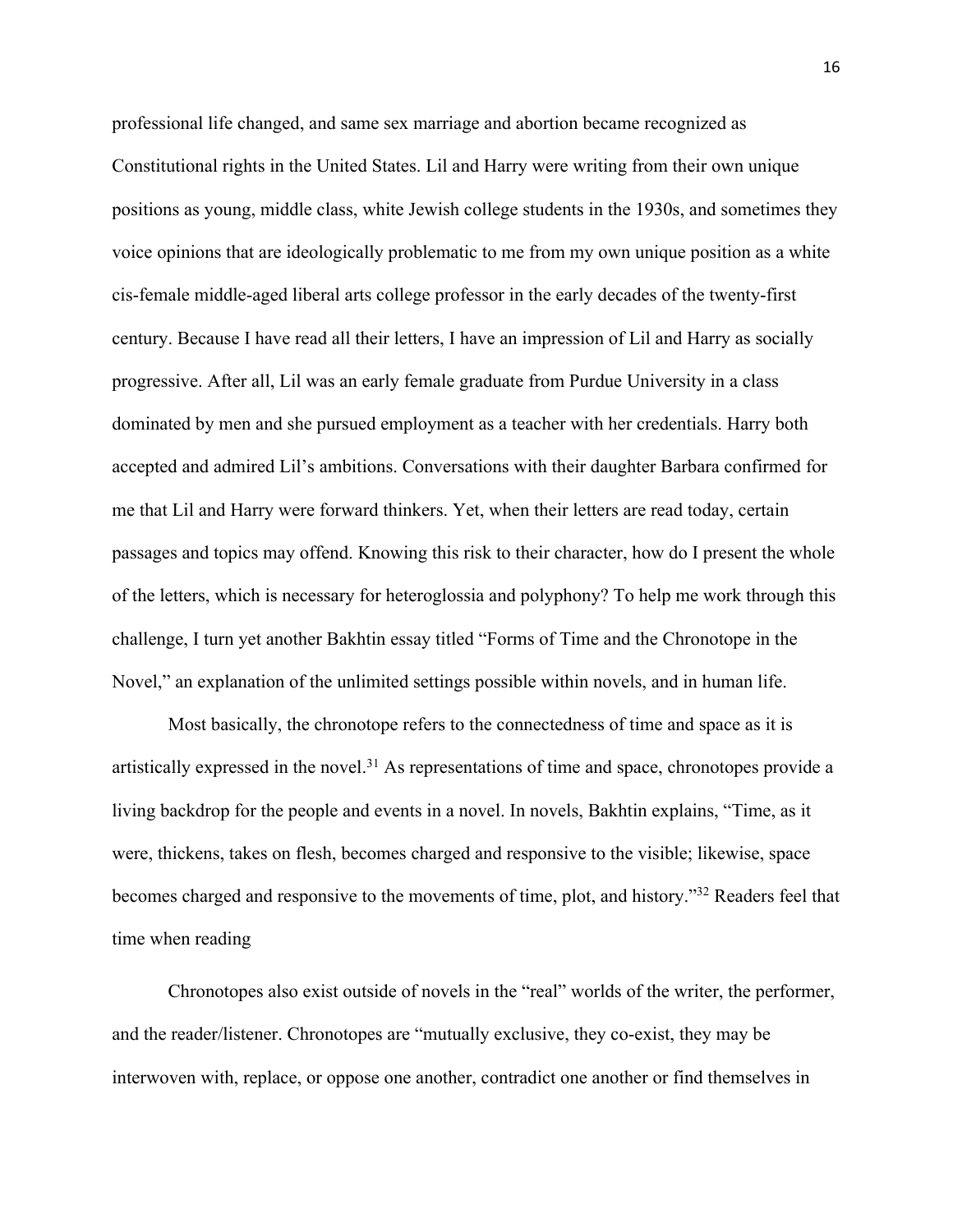ever more complex interrelationships."<sup>33</sup> Interactions between chronotopes create a complex dialogue between texts and life. The real person who wrote the novel and real person(s) who reads the text may be separated by geographical distances or centuries, exist in a "real, unity and as yet incomplete historical world set off by a sharp and categorical boundary from the represented world in the text."34 Quite simply, without real, actual time in the present, represented time in novels or history books could not exist. Neither could a deep exploration of Lil and Harry's letters.

Bakhtin argues that as readers, we do not encounter represented chronotopes as inanimate. Rather, he writes,

This material of the work is not dead, it is speaking, signifying (it involves signs); we not only see and perceive it but in it we can always hear voices (even while reading silently to ourselves)  $\ldots$  The text as such never appears as a dead thing; beginning with any text – and sometimes passing through a lengthy series of mediating links – we always arrive, in the final analysis, at the human voice, which is to say we come up against the human being. 35

Precisely because these representational chronotopes are alive in this way, dialogue between the current and the represented chronotopes is possible. "[T]he work and the world represented in it enter the real world and enrich it, and the real world enters the work and its world as part of the process of its creation."36 There is a reciprocal exchange in the collision of chronotopes.

Chronotopes help me understand the mediated relationships between art and life *and*  between past and present. Bakhtin himself noted that chronotopic analysis can be "a means for studying the relation between any text and its times, and thus as a fundamental tool for a broader social and historical analysis."<sup>37</sup> The actual words of Lil and Harry are drenched in social factors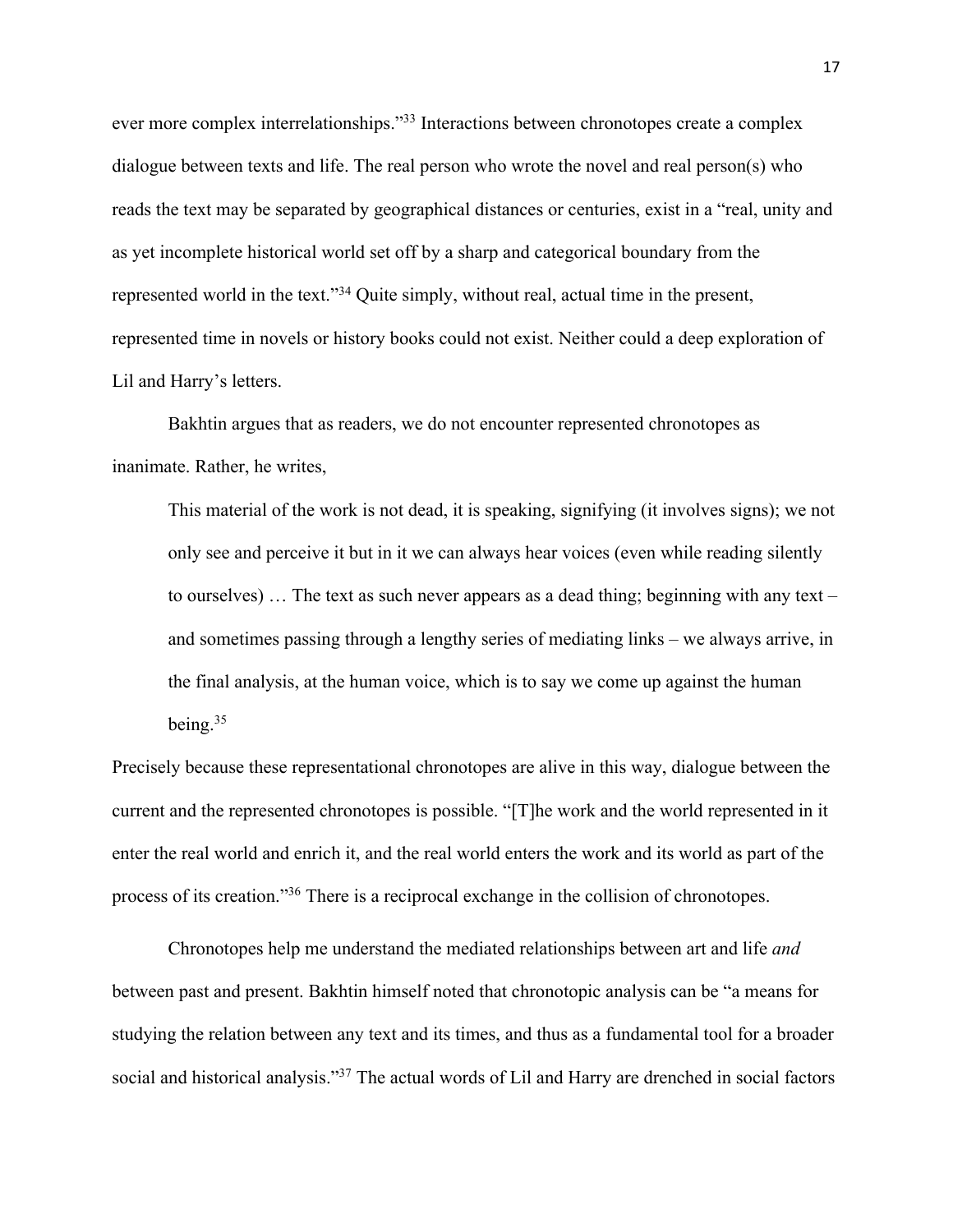that are revealed through what is said (the verbal), what is unsaid (intonation and emphasis), and the context (the extra-verbal). Bakhtin's chronotope encourages a comprehensive understanding of the historical and social situatedness of such narratives. But even more importantly, he reminds us that a contemporary reading of a historical document is, at the same time, both historical and present, as it is re-encountered by contemporary others. This suggests to me that researchers and readers both require self-reflexivity in terms of the role that they play in [re]creating any historical context. As the author of this story, my own rhetorical skill in representing and framing Lil and Harry's words will impact how they are read. Each moment of the past, present and future is flavored by the axiological tastes of the people inhabiting their own time and space, and different moments exhibit different values and ideologies that Bakhtin would remind us are still present in words. Reading and analyzing Lil and Harry's letters over twenty years ago is an experience I have had with these documents, but presenting them today to readers is yet another. Talking about the letters with Barbara, Lil and Harry's daughter, is still another. All are complex dialogues with the past that are happening right now and that are not completed.

I try to remember that when I become melancholy and wish Barbara could have lived to read the letters of her parents in print.

## Answerability and the Ephemeral: Dialogical Spirits

I took a sabbatical year during 2018-2019 and I spent that year scanning and rereading Lil and Harry's letters for a book proposal I hoped to submit. Each day I sat with a mug of Earl Grey, scanning through letters to narrow them down to perhaps 30,000 words. I wrote in my journal about my feelings as I annotated their experiences from the 1930s. In the background, I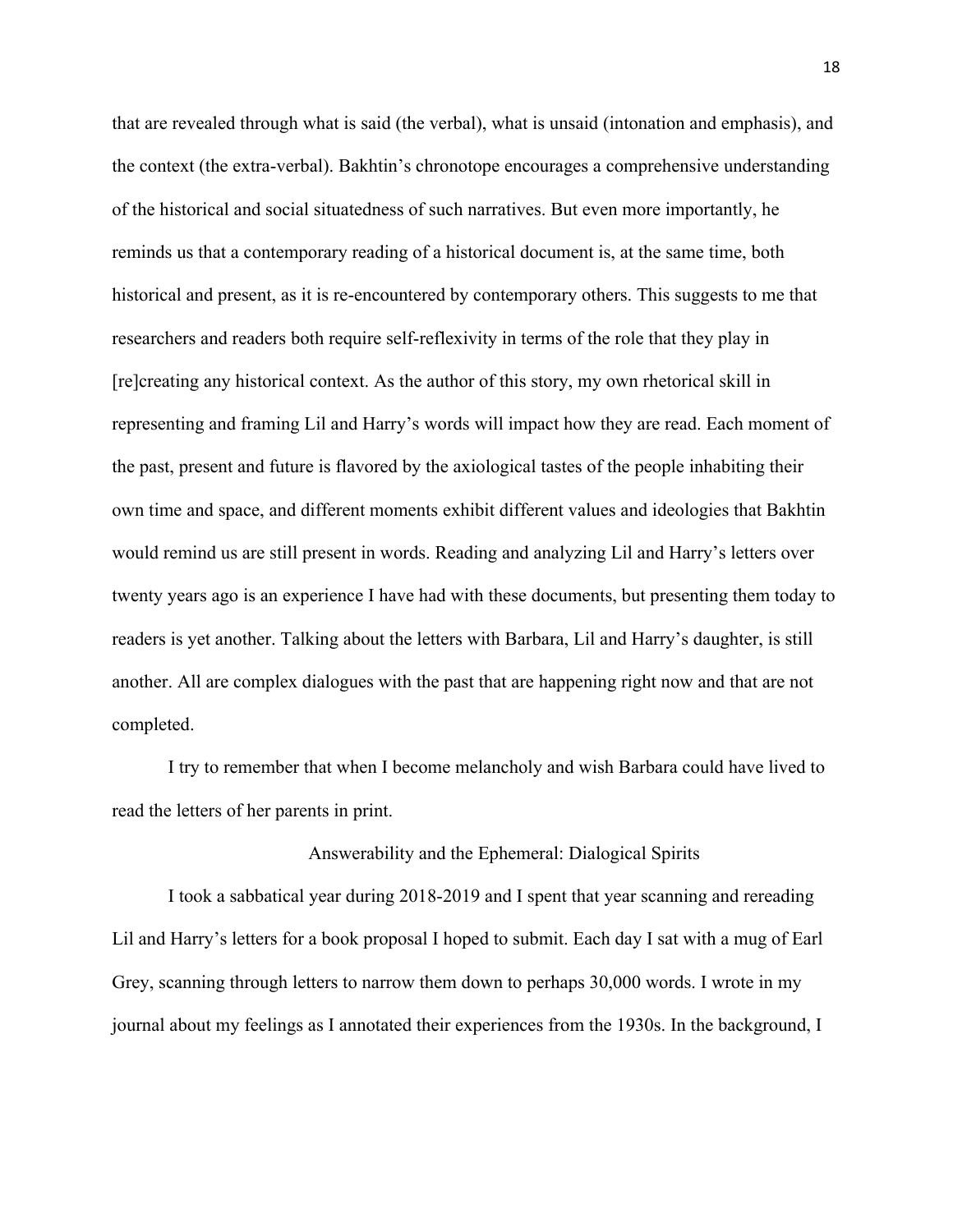played the music Lil or Harry mention so I could better connect to them. Although I didn't speak often to Barbara, we each stayed in contact through occasional letters.

In April, as I stepped off a plane delivering me from my first visit to Paris the day after I watched Notre Dame burn. I checked my messages. A man's voice with a New York accent said, "Jen. This is Steven, Barbara's brother-in-law. I wanted to call. Barbara isn't well." My husband ran to catch our luggage as it spilled onto the conveyor, and I called Steven. He told me that Barbara had cancer, and she had not responded to treatment. "Steve, I'm so sorry. Should I come?" He replied, "Barbara would love it if you could … soon."

Within a month, I once again traveled to the shores of South Carolina. This time, we were greeted as old friends by Barbara's family and caretakers. Barbara was staying with Steven's sister-in-law and her husband, who graciously and lovingly opened their home to her during hospice. Upon arriving at the airport, Steven texted that Chad and I should come straight to their house, and so we did. We arrived to hugs and warm greetings, and when I saw Barbara sitting on a large lounger, I leaned in to kiss her check and she in return kissed mine. She didn't stand, but I could see that she had lost considerable weight. A bruise blemished her right cheek bone, an injury from a fall that she described as the reason she was now unable to stay in her own home.

Steven's family provided us with a large dinner and wonderful companionship. We talked about our hope for my letter project, and about my plans to pursue publication outside of my normal academic audiences. The next afternoon, Steven, Barbara, and I went through boxes of old photographs, identifying people and sometimes I could provide details I remembered from letters when names matched. We also completed her lengthy family tree, tracing lineage back Lillian and Harold's great grandparents, both of whom were rabbis. Leaving after a few days was bittersweet, but I went home with a mission requested by Barbara. She wanted to confirm a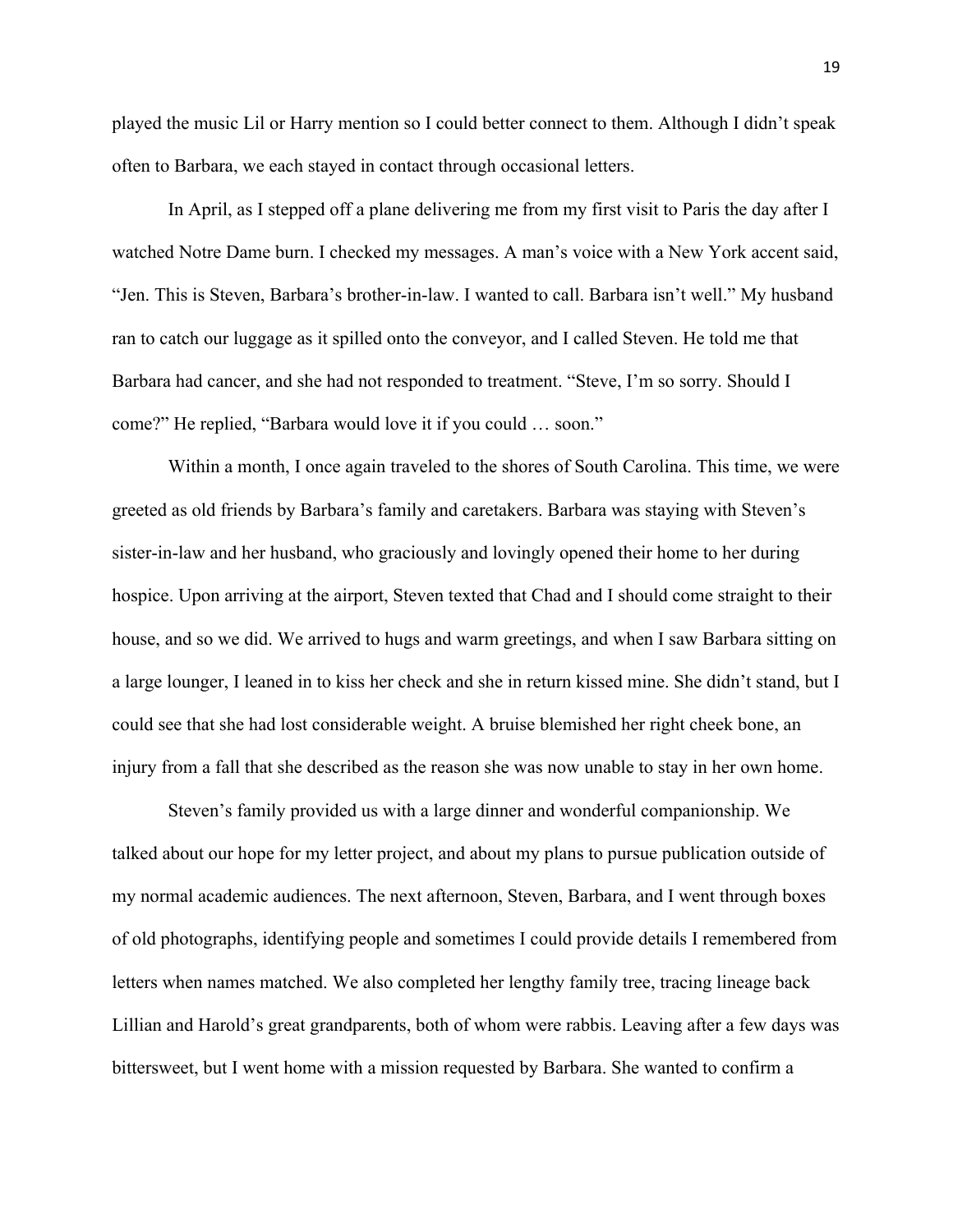memory of her mother telling her that her parents, Lil and Harry, had eloped before Harry finished school. I, too, wanted to know.

Using the archives easily available through Ancestry.com for the price of a subscription, I located Lillian and Harold's marriage certificate from a New York state depository dated June 1934. I immediately called Barbara to confirm her memories. After classes ended in 1934, but not before Harold's senior year final exams were completed, he secretly drove Lillian to New York. They didn't travel to his home, but instead stopped at the first town in the southwestern edge of the state with a rabbi. They were married, and immediately returned to Purdue with their secret. When Harry crossed the stage to receive his diploma, no one in his family knew he was a married man. Barbara and I laughed about that, wondering how and when they finally shared that with Harry's parents, who disapproved of Lillian's midwestern roots. Then we grew quiet, acknowledging those details were ultimately the province of the dead. No one alive knows.

I never spoke to Barbara again, but was apprised of her condition frequently by Steven. In early September, I received an urgent email asking me to send whatever I had written of the introductory pages for my book and the transcripts of letters I was annotating. I did, despite my embarrassment over the many mistakes and breaks in the writing. Steven read those pages out loud to Barbara as she died, so some the last words she heard on earth where those of her parents expressing their deepest love to each other.

\*\*\*\*\*

*I am thinking of you. I just can't get you out of my mind. If only we could be together to talk over things. I'm continuously wondering what you are doing, how you are doing it, if you are enjoying yourself – and oh – a host of other things. It is so disconcerting to always be wondering. Right now there are tears in my eyes.*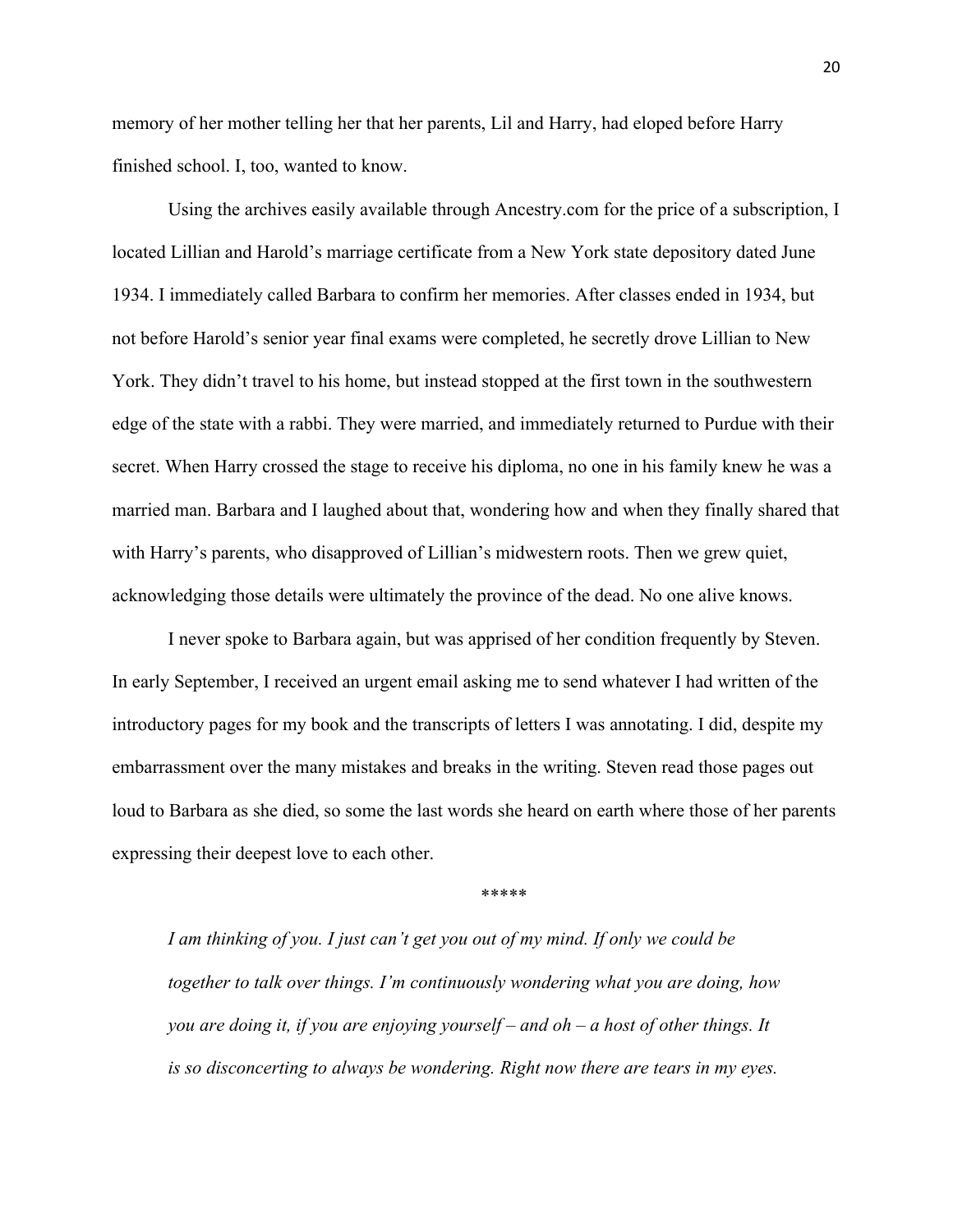*Yes, darling, real honest to goodness tears. I'm as blue as hell & so lonely. Did you ever feel all alone – as if you were on the outside, "looking in?"* – Lillian Freeman, July 10, 1931

\*\*\*\*\*

How can I fairly and authentically represent these others? What right do I have to make public words that were written in absolutely privacy? How do I narrate the voice of the other(s)? What stylistic choices will I make as an author in presenting the voices of others, and what significance do these choices have for how they are interpreted by readers? How can I represent the past fairly and with respect? These questions swirled in my mind for the six months that followed my visits to Barbara. We spent several days together, talking about the letters as we sat in her bright, welcoming living room and over lunches and dinners that we shared at her favorite restaurants. When I left her, I felt strongly that the nagging in my consciousness about Lil and Harry's letters would stop, and I imagined that writing about them would be easy. Instead, I found myself haunted by the responsibility that I felt to many others, both living and deceased, who are touched by these letters. Indeed, on the topic of responsibility to the other, Bakhtin reminds me that there is no alibi for our answerability to the other. Autoethnographers have come to this conclusion in myriad other ways and there is symmetry here.

For Bakhtin, the concept of answerability is an intense responsibility that each of us, as unique persons in our specific time and space, owe to others. One of Bakhtin's dialogic goals was to unify art and life, which he called his "unity of responsibility."<sup>38</sup> Bakhtin is precise in his meaning for dialogic answerability:

I have to answer with my own life for what I have experienced and understood in art, so that everything I have experienced and understood would not remain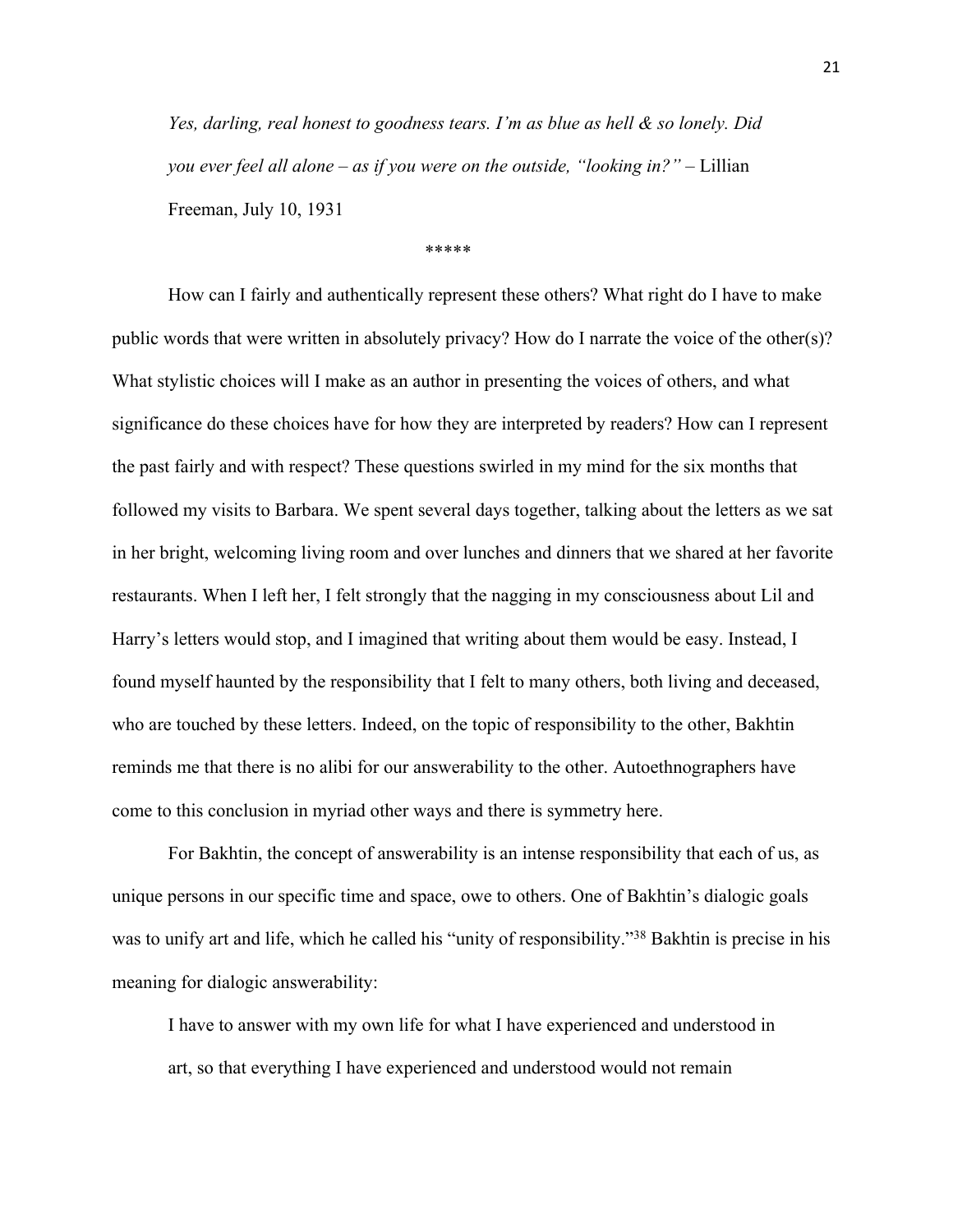ineffectual in my life. But answerability entails guilt, or liability to blame. It is not only mutual answerability that art and life must assume, but also mutual liability to blame.<sup>39</sup>

This liability is a risk that we *must* encounter, simply because we are each unique individuals who occupy a place that no one else can. Occupying that space comes with ethical responsibility, or answerability, as Bakhtin explains: "My unique ought arises from my unique place in Being. I, the one and only I, can at no moment be indifferent (stop participating) in my inescapably, compellingly once-occurrent life; I must have my ought."40 We are always answerable to others because of the need that we each have to consummate the other, which Bakhtin calls a "non-alibi in Being."41 Nothing can fulfill our need for others in our lives, nor can we be neutral in our lives.

The concept of answerability in this act of writing an autoethnography allowed me to process the many challenges that this project raised for me over these past twenty years. Only through my process of writing my thoughts into this layered autoethnography was I able to understand and feel the truth of this revelation for myself and this project. While I know there are countless theorists who could provide equally valid roadmaps to understanding a writer's relationship to the past, my own affinity for Bakhtin makes his work best suited for me as I narrate my own academic story about Lil and Harry's letters. In working through and writing this record of my own thinking and acting, I hope that others who research people from the past might find resonance and perhaps even guidance from my story.

My answerability to others centers me within my unique place in time. It is ongoing, and unending, woven in and through all the experiences of my life. *I* found Lil and Harry's letters. *I* made the choice to organize and read them. I made these choices, and I must answer for them.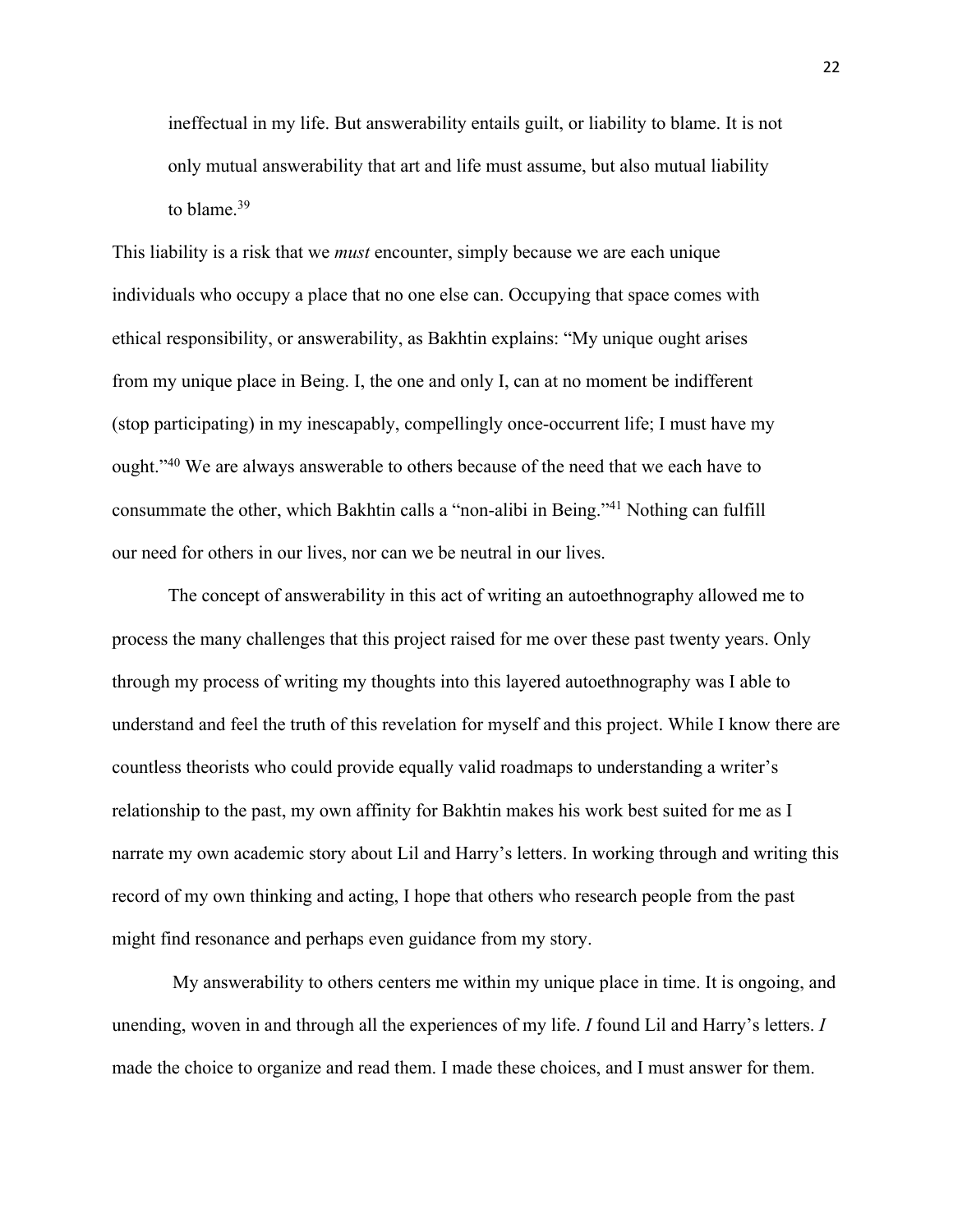Once I entered into the chronotope created by their words, I met the letter-writers themselves and was thus offered the responsibility of addressing them. Lil and Harry could not know how their story ended, nor can they know the meanings that I have given their self-narrated love story in letters. Like each one of us will someday be, they are reliant upon others still alive to bring their lives into our present. Lil and Harry are reliant upon *me*, the only person who is positioned uniquely as a communication scholar of dialogue and historic discourse, to become the medium for the polyphony and heteroglossia that will allow them to join with me, in our time-bound dialogue, using timeless words.

<sup>1</sup> Jennifer Adams, "Recovering a Trashed Communication Genre: Letters as Memory, Art, and Collectible," in *Residual Media*, ed. Charles R. Acland (Minneapolis: University of Minnesota, 2007), 185-199.

<sup>2</sup> M. M. Bakhtin, "Author and Hero in Aesthetic Activity," in *Art and Answerability: Early Philosophical Essays*, ed. Michael Holquist and Vadim Liapunov (Austin: University of Austin Press, 1990), 84.

 $3$  I am not the first to ask this question, which is in fact central to the concerns of many writers of autoethnographic, ethnographic and other sociological research. See for example Johannes Fabian, "Presence and Representation: The Other and Anthropological Writing" *Critical Inquiry* 16, no. 4 (1990):753-772, http://DOI: 10.1086/448558; William K. Rawlins, "From ethnographic Occupations to Ethnographic Stances," in *Communication: Views from the Helm for the 21st Century*, ed. J..S. Trent, (Boston: Allyn & Bacon, 1998), H.L. Goodall, "Voice, Reflexivity, and Character: The Construction of Identities in Texts," in *Writing the New Ethnography* (Walnut Creek, CA: AltaMira Press, 2000), 131-152; Ameena Ghaffar-Kucher, "Writing culture; inscribing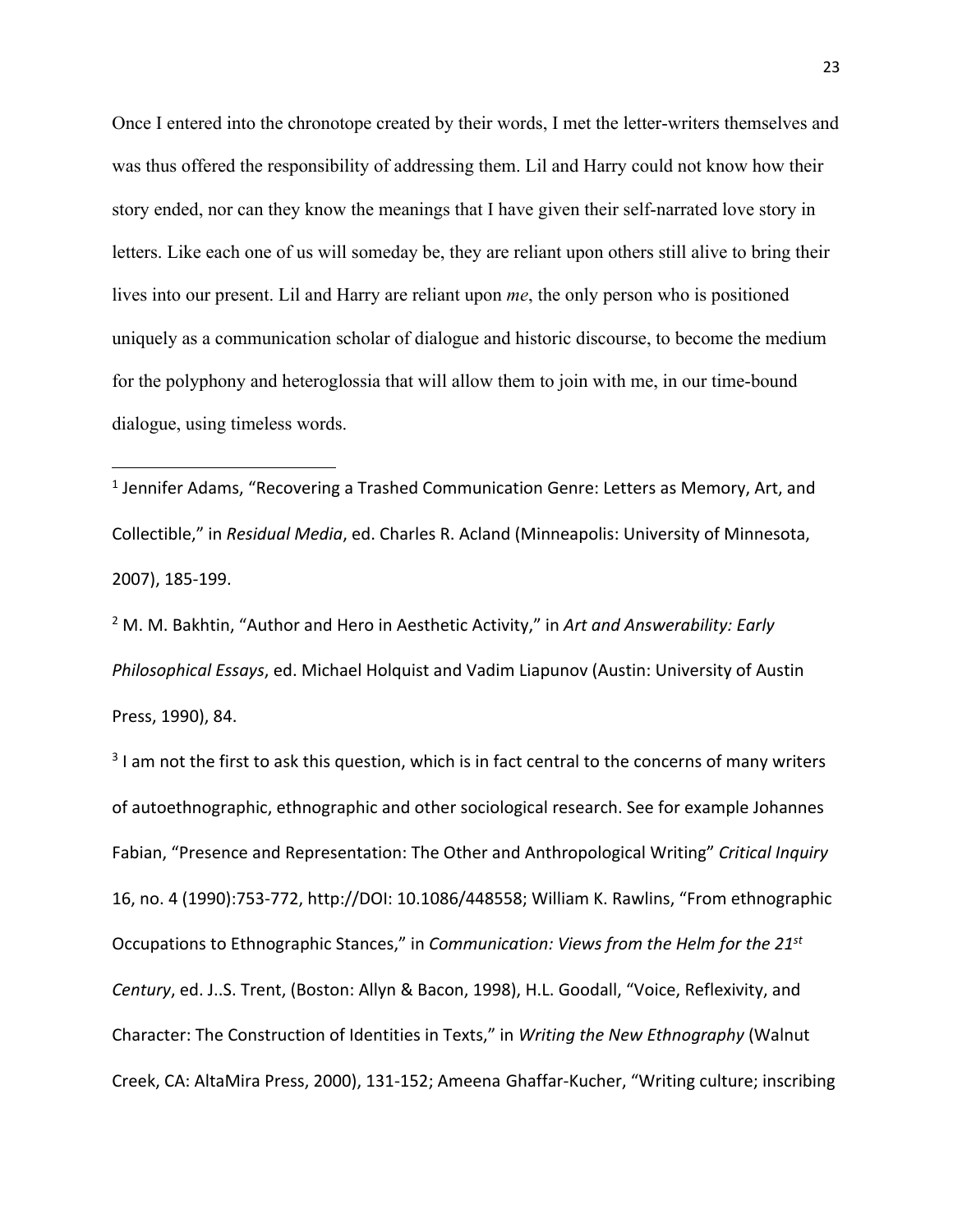lives: a reflective treatise on the burden of representation in native research," *International Journal of Qualitative Studies in Education* 28, no. 10 (2014): 1186-1202, http://doi: 10.1080/09518398.2014.974720;

<sup>4</sup> Others have also asked this question. See for example Maurice Punch, "Politics and Ethics in Qualitative Research," in *The Handbook of qualitative research*, 1<sup>st</sup> edition, eds. Norman Denzin and Yvonne S. Lincoln, (Thousand Oaks: Sage, 1994); Ken Plummer, *Documents of Life 2* (London: Sage Publications, 2001); Liz Stanley, "The Epistolarium: On Theorizing Letters and Correspondences," *Auto/Biography* 12, no. 1 (2004); & Erla Huldla Holldorsdottir, "Fragments of Lives – The Use of Private Letters in Historical Research," Nordic Journal of Feminist & Gender Research, 15, no. 1 (2007).

<sup>5</sup> Bakhtin himself frequently discusses lived experience as well as the novel. For scholars who have used Bakhtin's theories to write about lived experience rather than the novel, see William K. Rawlins, "*Stranger Than Fiction*, Answerability, and Co-Authoring a Life," *Departures in Critical Qualitative Research* 4, no. 2 (2015): 12, http://DOI: 10.1525/dcqr.2015.4.2.8, 12; Rob Anderson, Leslie A. Baxter, and Kim N. Cissna*, Dialogue: Theorizing Difference in Communication Studies* (Thousand Oaks: Sage, 2004).; & Kevin J. Barge and Martin Little, "Dialogical Wisdom, Communicative Practice and Organizational life," *Communication Theory* 12, no.4 (2002), 375–397.

<sup>6</sup> M. M. Bakhtin, "Author and Hero," 84.

<sup>7</sup> Rawlins, "*Stranger Than Fiction,*" 12.

 $8$  Ibid, 12.

 $<sup>9</sup>$  Ibid, 12.</sup>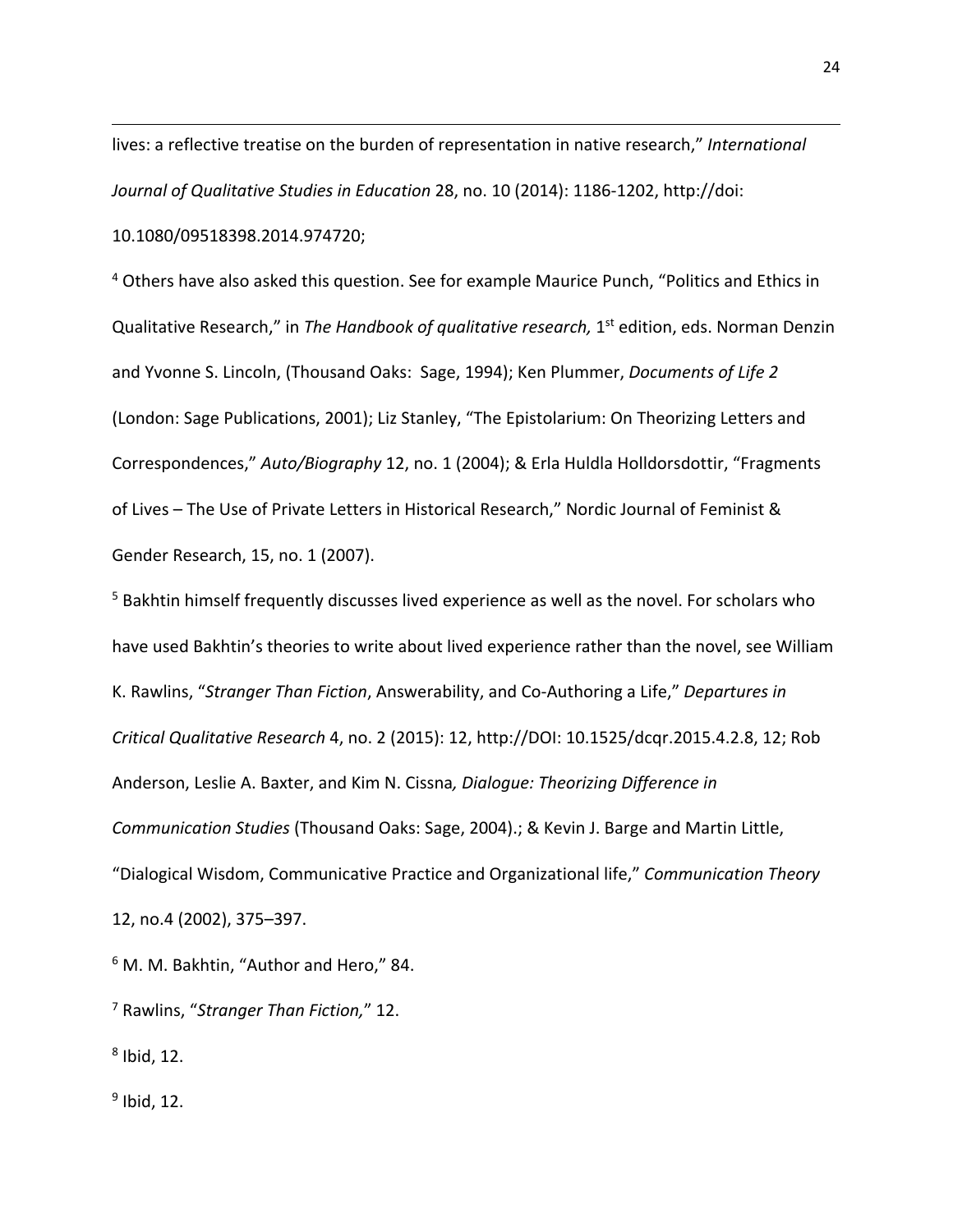<sup>10</sup> M..M. Bakhtin, "Author and Hero," 105.

 $11$  Ibid, 102.

 $12$  Ibid, 106.

<sup>13</sup> Carolyn Ellis, Tony E. Adams, and Arthur P. Bochner, "Autoethnography: An Overview," *Historical Social Research* 36, no. 4 (2011), p. 278.

<sup>14</sup> Ken Pummer. *Documents of Life 2* (London: Sage, 2001).

<sup>15</sup>Christopher Poulos, "Narrative conscience and the autoethnographic adventure: Probing memories, secrets, shadows, and possibilities," *Qualitative Inquiry*, 14 (2008), 46–66. <sup>16</sup> Carolyn Ellis, "Telling Tales on Neighbors: Ethics in Two Voices," *International Review of Qualitative Research*, 2, no. 1 (Spring 2009), 3-27.

 $17$  See for example Liz Stanley, "The Reader, The Text, and The Editor: On the Making of Olive Schreiner's Letters Online and The World's Great Question," *English in Africa* 42, no. 1 (2015), 59-76; Jane Ribbons and Rosalind Edwards, *Feminist Dilemmas in Feminist Research: Public Knowledge and Private Lives* (London: Sage, 1998); & The Personal Narratives Group, *Interpreting Women's Lives: Feminist Theory and Personal Narrative*, (Bloomington: Indiana

University, 1989).

<sup>18</sup> M.M. Bakhtin, "Discourse in the Novel," in *The Dialogic Imagination: Four Essays*, ed. Michael Holquist, trans. Caryl Emerson and Michael Holquist (Austin: University of Texas), 291. <sup>19</sup> Linda M. Park-Fuller, "Voices: Bakhtin's Heteroglossia and Polyphony, and the Performance of Narrative Literature," *Literature in Performance* 7, no. 1 (1987), 2, http://

doi.org/10.1080/10462938609391621.

<sup>20</sup> Ibid, 291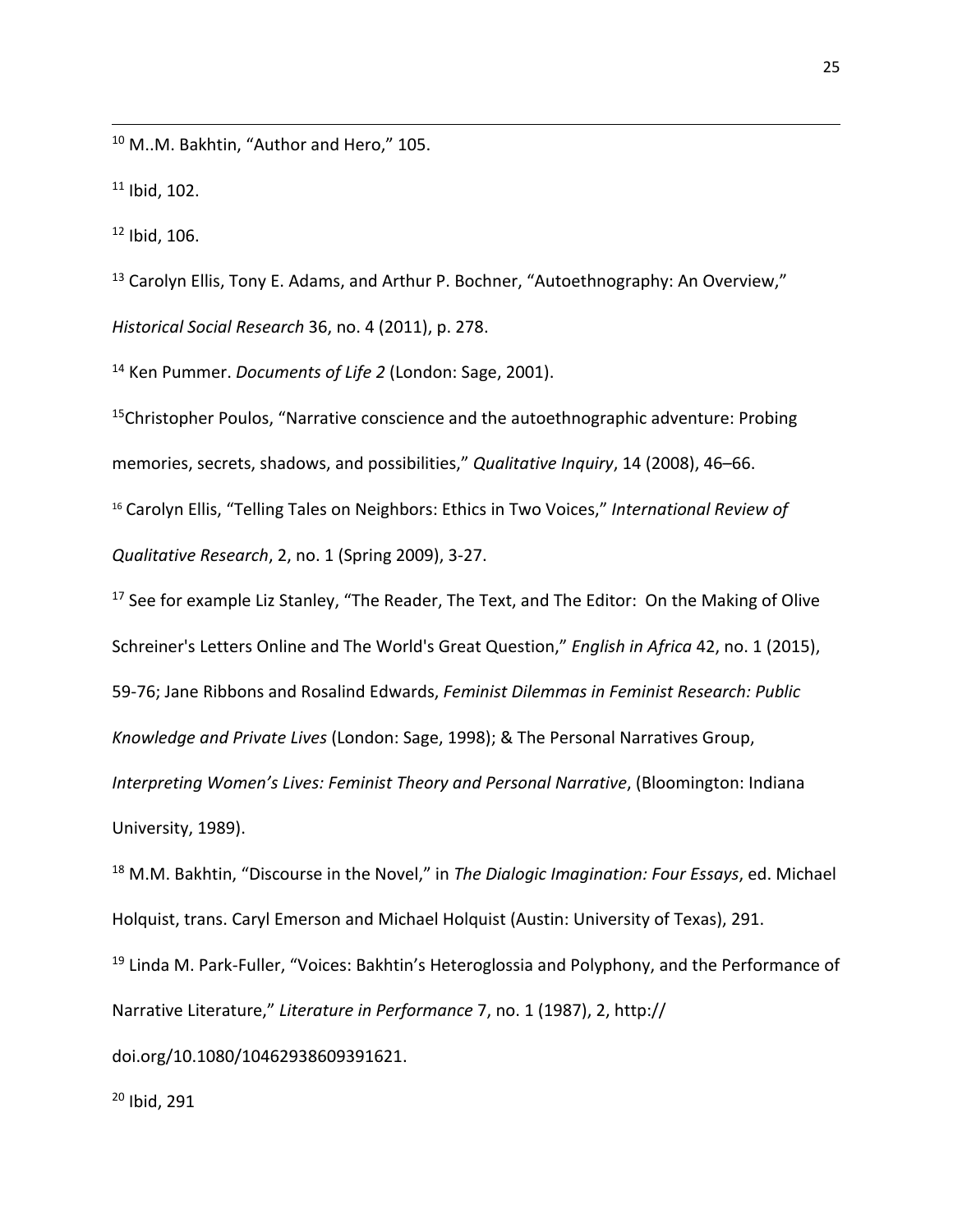<sup>21</sup> Bakhtin, "Discourse in the Novel," 131.

Ibid, 293.

Park-Fuller, "Voices," 2.

Mikhail Bakhtin, *Problems of Dostoevsky's Poetics*, ed. and trans. Caryl Emerson

(Minneapolis: University of Minnesota, 1984), 6

Ibid, 7.

Ibid, 6.

Ibid, 7.

<sup>28</sup> See Tony E. Adams, Stacy Holman Jones, Stacy Linn Holman Jones, Carolyn Ellis. (2014).

*Autoethnography* (Oxford, New York: Oxford University Press, 2014).

 Ellis, Carolyn. *The Ethnographic I: A Methodological Novel About Autoethnography*, (New York: AltiMira Press, 2004).

30 Mary H. McGuire, "Autoethnography: Answerability/Responsibility in Authoring Self and

Others in the Social Sciences/Humanities," (Review Essay), *FQS*, 7, no 2 (2006), DOI:

http://dx.doi.org/10.17169/fqs-7.2.106

 M.M. Bakhtin, "Discourse in the Novel," in *The Dialogic Imagination: Four Essays*, ed. Michael Holquist, trans. Caryl Emerson and Michael Holquist (Austin: University of Texas).

Ibid, 84.

Ibid, 250.

Ibid, 253.

Ibid, 252-253.

Ibid, 254.